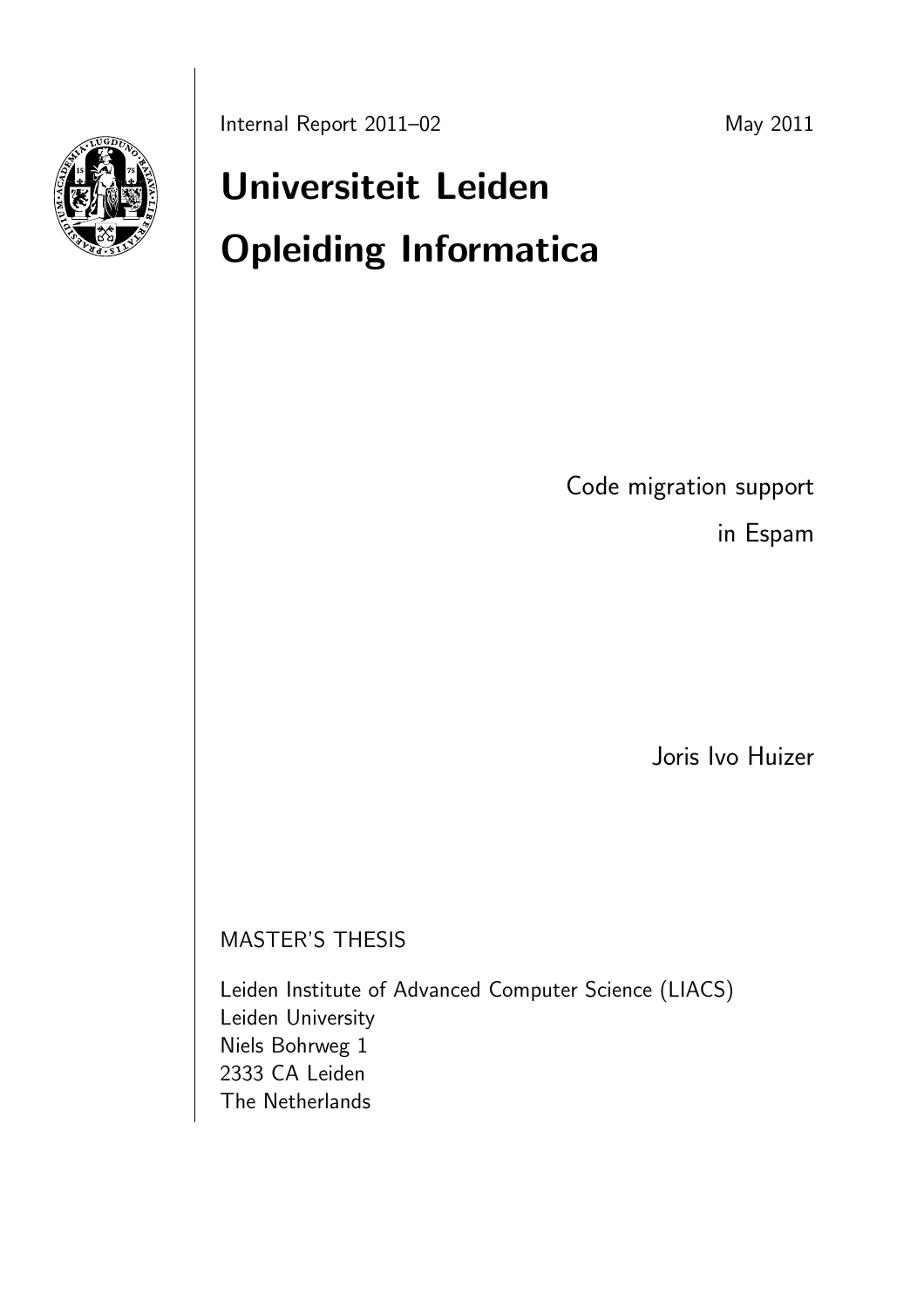# Contents

| 1        |         | Introduction                                                                         | $\bf{3}$       |
|----------|---------|--------------------------------------------------------------------------------------|----------------|
|          | 1.1     |                                                                                      | 3              |
|          | 1.2     |                                                                                      | $\overline{4}$ |
|          | 1.3     | Uses for code migration in embedded systems $\ldots \ldots \ldots$                   | $\overline{4}$ |
|          | 1.4     |                                                                                      | $\bf 5$        |
|          | $1.5\,$ |                                                                                      | 5              |
| $\bf{2}$ |         | Embedded system design using KPNgen and Espam                                        | $\bf{6}$       |
|          | 2.1     |                                                                                      | 6              |
|          | 2.2     |                                                                                      | $\overline{7}$ |
|          | 2.3     |                                                                                      | 8              |
|          | 2.4     | Hardware used in our design                                                          | 9              |
|          |         | 2.4.1                                                                                | 9              |
|          |         | 2.4.2                                                                                | 10             |
|          | 2.5     |                                                                                      | 11             |
|          |         | Thread management $\ldots \ldots \ldots \ldots \ldots \ldots \ldots$<br>2.5.1        | 11             |
| 3        |         | High-level discussion of code migration implementation                               | 12             |
|          | 3.1     | Our design choices for code migration $\ldots \ldots \ldots \ldots \ldots$           | 12             |
|          | 3.2     | General steps taken in code migration                                                | 14             |
|          | 3.3     | The migration manager $\dots \dots \dots \dots \dots \dots \dots \dots$              | 16             |
|          |         |                                                                                      |                |
| 4        |         | Low-level hardware implementation of communication for code                          |                |
|          |         | migration                                                                            | 17             |
|          | 4.1     | The possibility of using the crossbar $\ldots \ldots \ldots \ldots \ldots$           | 17             |
|          | 4.2     | Better memory usage with shared memory blocks                                        | 17             |
|          | 4.3     | Sharing program memory between processors                                            | $18\,$         |
|          |         | 4.3.1                                                                                | 19             |
| 5        |         | Low-level software implementation for code migration                                 | 20             |
|          | 5.1     |                                                                                      | 20             |
|          | 5.2     | Restarting a thread $\ldots \ldots \ldots \ldots \ldots \ldots \ldots \ldots \ldots$ | 21             |
|          | $5.3\,$ | Corrections to the crossbar read primitive $\dots \dots \dots \dots$                 | 22             |
|          |         | 5.3.1<br>Threading-related changes to the crossbar read primitive                    | 22             |
|          |         | 5.3.2<br>Fifo switching support in the crossbar primitives $\ldots$ .                | $23\,$         |
|          |         | 5.3.3<br>Remaining problems using the crossbar component $\ldots$ .                  | 23             |
|          | 5.4     | Migration manager implementation                                                     | 25             |
|          |         | 5.4.1                                                                                | 25             |
|          |         | 5.4.2                                                                                |                |
|          |         | 5.4.3                                                                                | $25\,$<br>26   |
|          |         | Fifo management functions<br>5.4.4                                                   | 28             |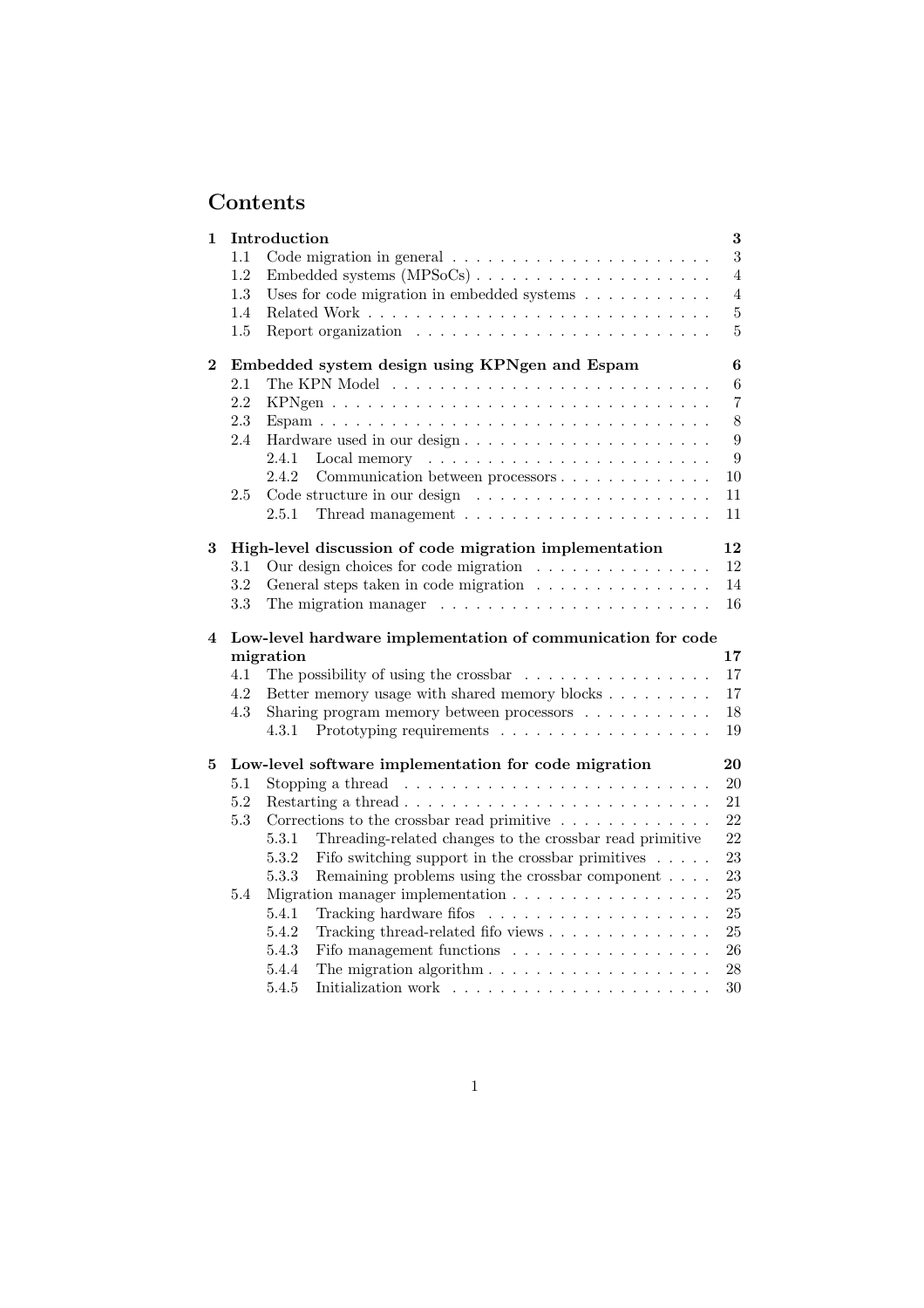| Performance                                                                                                              | 31 |
|--------------------------------------------------------------------------------------------------------------------------|----|
| Challenges and future work<br>Hanging situations with the crossbar $\ldots \ldots \ldots \ldots \ldots \ldots$ 34<br>7.1 | 34 |
| Conclusion<br>35                                                                                                         |    |
| <b>References</b>                                                                                                        | 35 |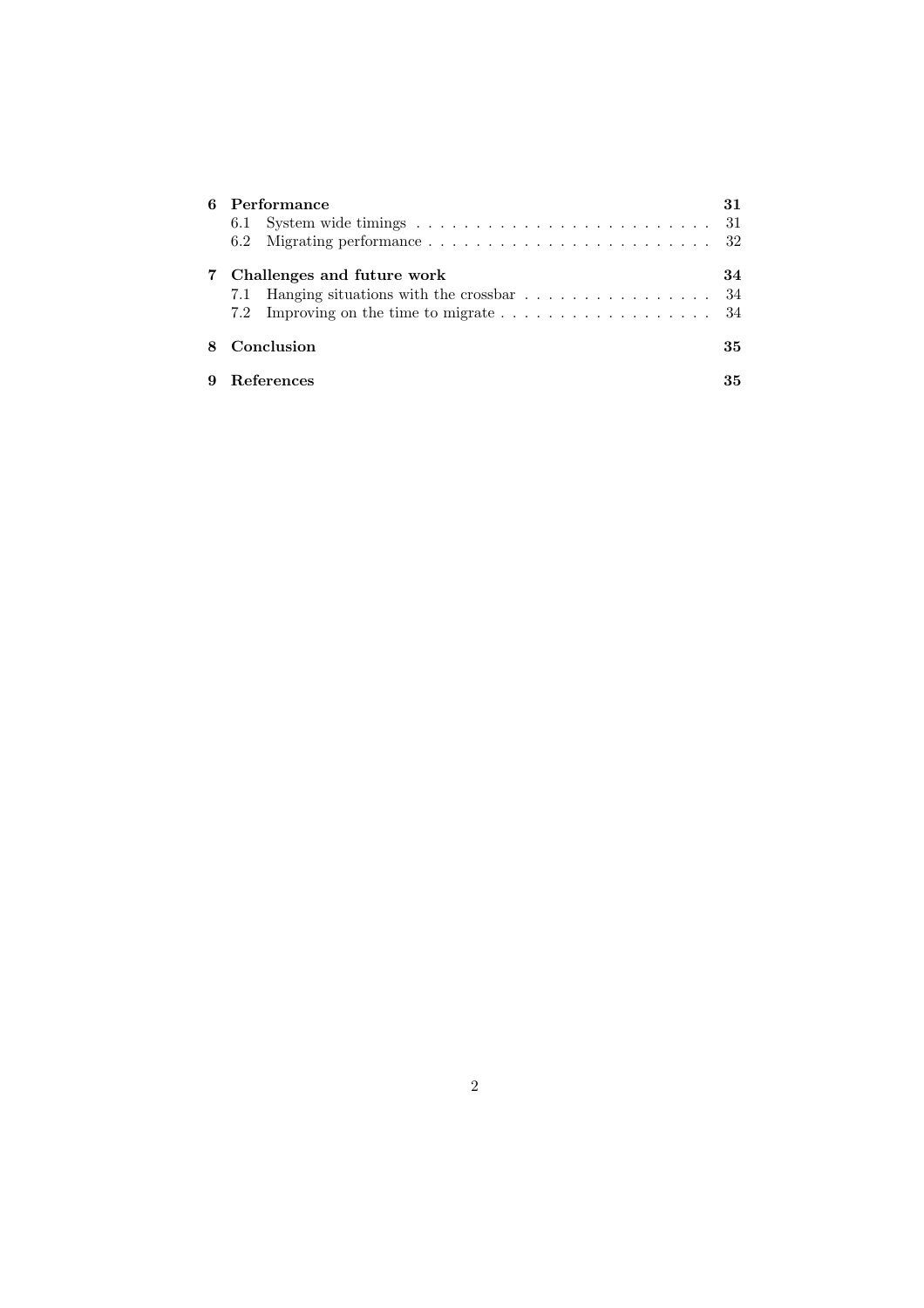### 1 Introduction

This chapter first explains code migration in 1.1 and embedded systems as background for the report in 1.2.

Afterwards related work will be presented in 1.4, and the organization of the rest of the report is presented in 1.5.

### 1.1 Code migration in general

Code migration has two terms: "code" and "migration".

- "code" stands for a program, or a single function or procedure, which is executing.
- "migration" means, making the code available on another processor, and continuing running the code at the second processor.

The key part is that, before the migration, the code is executing at one location, and after the migration it is executing on another location, as if nothing changed.

When migrating code from location  $A$  to location  $B$ , these are requirements to make the migration work:

- 1. The function (program code) needs to be made available at location B.
- 2. The state of the function before migrating needs to be copied. Any resources the function depends on, need to be made available at location B.

Examples of resources are:

- local memory: (variables on a stack, in static memory, or in dynamic memory
- libraries the code uses
- $\bullet$  various I/O resources, like files

In general, making the required resources available at  $B$  may not be trivial, and may be a time-consuming task.

The goal behind code migration is usually to enhance performance. There are a number of different reasons why migration can improve performance, including;

- Migrating code from a processor which is under heavy load, to one which is lightly loaded.
- Migrating to a processor that has faster access to resources.
- Making unused resources (such as memory) available to a program by migrating it to the processor that has access to it.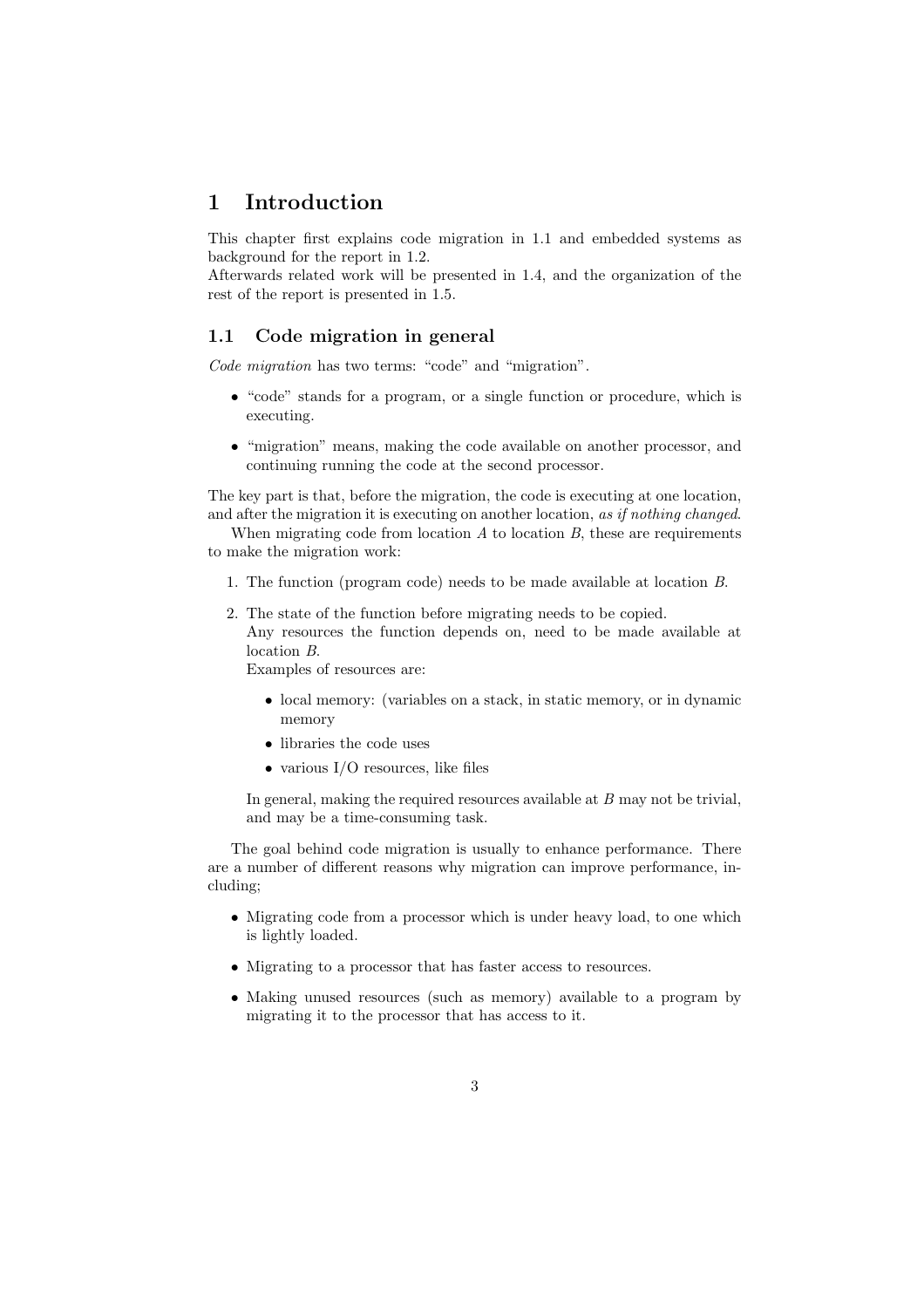An example might be moving the execution of code from a server to its client, thus allowing the server to move on to the next client faster.

Much more background on the topic of code migration in general can be found in [1].

### 1.2 Embedded systems (MPSoCs)

An embedded system is designed specifically for one (type of) task, for instance image or sound decoding or encoding.

The class of embedded systems of interest in this report is that of the multiprocessor system-on-chip (MPSoC for short).

An MPSoc is often intended for high-speed data handling such as multimedia. Such a problem has strict timing goals.

For example, with a video decoder as MPSoC, the system has to be fast enough to generate the images and sound to be displayed - but not generating so fast that big amounts of memory are needed to buffer images to be displayed later on.

This is in contrast with "high-performance computing", which is more focused on solving large amounts of computations, where there are no strict timing goals.

There is also a stronger focus on power usages and cost.

A practical example of this is that an mp3 player should be able to play for several hours – and it shouldn't be too expensive.

Compared to PCs, including multicore processors, an MPSoc is more finetuned in it's design for performance, focused on one (kind of) algorithm.

Instead of general (but less optimal) solutions, which are fine for a PC, more optimal solutions are chosen, specifically based on the (kind of) algorithm the system is targeted for.

### 1.3 Uses for code migration in embedded systems

There are a number of reasons to make code migration possible in embedded systems:

- The amount of work to be done on a different processor may vary, when running a number of different algorithms at the same time. By using code migration the load can be spread better over more processors.
- More than one dynamic programs can be implemented on MPSoCs. This means that a given function in an algorithm may take a different load at different times, or that the load may change because of a user request. Using code migration the load can be spread more evenly.
- In the most dynamic case, a user can install a new program and start it. To deal with the load changes on the different processors, code migration may be needed.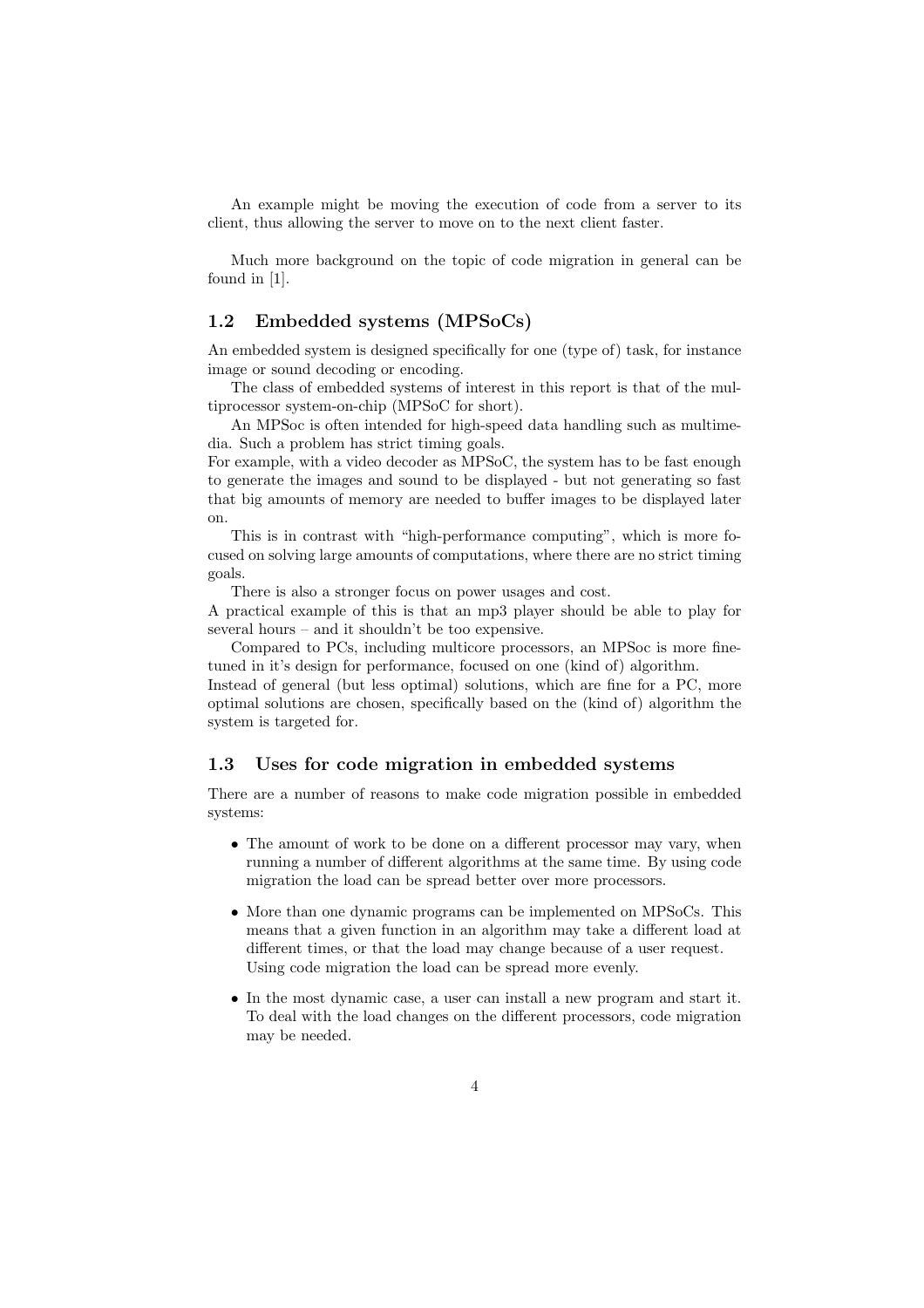### 1.4 Related Work

The work was based on the existing Espam tool. This will be described in section 2.

Code migration in general has been discussed in detail in [1].

Migration in embedded systems has been documented in a number of reports. A feasibility study was done in [2]. It presents a possible design. Our design is similar in software, but the hardware implementation is different.

A research was done on code migration, to improve the power usage in an embedded system in [3]. In our work there has not been specific attention on power usage. Instead, our goal is using code migration for improved performance.

A research to implement efficient code migration in [4].

In these works code migration is also referred to as "task migration" or "process migration".

### 1.5 Report organization

The structure of this report is as follows:

Section 2 describes the tools used to generate solutions for embedded systems, such as KPNgen and Espam.

Section 3 describes a high-level description of what is needed for code migration in an embedded systems environment.

Section 4 focuses on the hardware implementation details.

Section 5 focuses on the software implementation details, based on the descriptions in section 3.

Section 6 describes the test results of the possible influences of code migration. Section 7 indicates challenges for future work.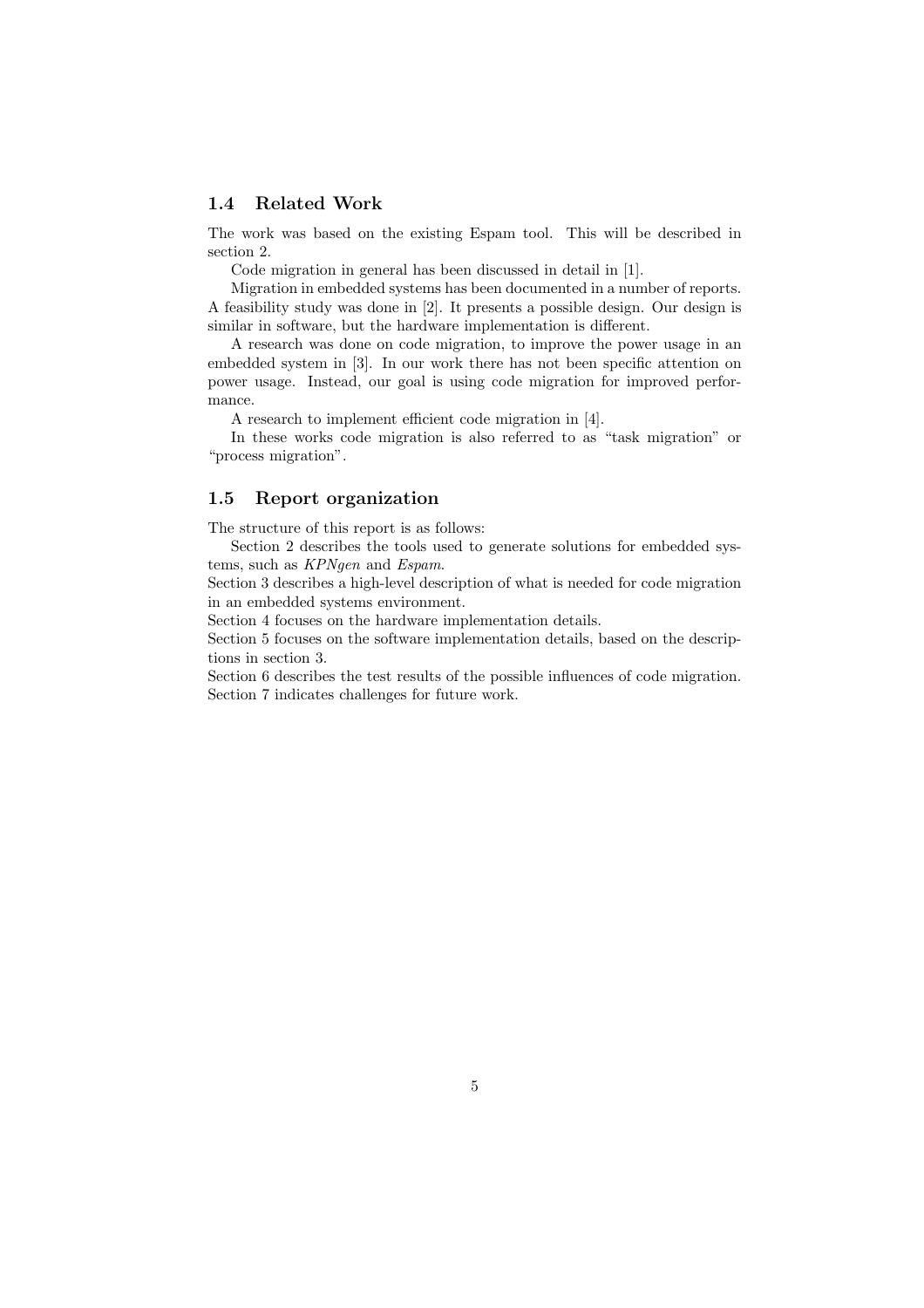## 2 Embedded system design using KPNgen and Espam

For embedded systems, the hardware requirements are much more restrictive than for a ordinary PC. The amount of memory available is limited, and also the processor used is slower and simpler. This is because the power usage must be kept sufficiently low.

In order to implement programs efficiently in embedded systems, parallelism is used. That is, independent steps in a program can run simultaneously on different processors.

The type of programs that we are investigating are streaming applications. This means that a continuous stream of input data is received by the program, which translates input into a corresponding output.

A typical example is translating input image data into a different format, or determining certain characteristics of it.

Designing an embedded system, that uses a number of processors, memory components, etc, is a complex task. Doing so by hand is a lengthy procedure and is error prone.

KPNgen and Espam are designed to help the programmer to generate an embedded system design from sequential code (C or C++ code).

### 2.1 The KPN Model

To describe flow of data in a program, a Kahn Process Network (KPN) model is generated. In a KPN, data dependencies in the program are made explicit.

The functions to execute are shown as nodes in a graph. Their inputs and outputs are the edges between the nodes.

In a KPN model, functions have these properties:

- A function cannot execute unless all input is available.
- Functions can execute as long as they have inputs. The current function can execute and send its outputs, even when a different function, that takes the generated output, also has to wait for other inputs.

The second point implies that a (theoretically unbounded) buffer is placed between all the functions to capture data generated, as long as a function is waiting for other data to execute.

A schematic example of a KPN can be seen in figure 1. As one can see, there are "source" nodes (that do not depend on other functions), there are "sink" nodes (that do not generate data for other functions), and there are other nodes in between.

While it is not the case in this example, a node can generate or read data for more than one node (in fact, any number that's required for a given model).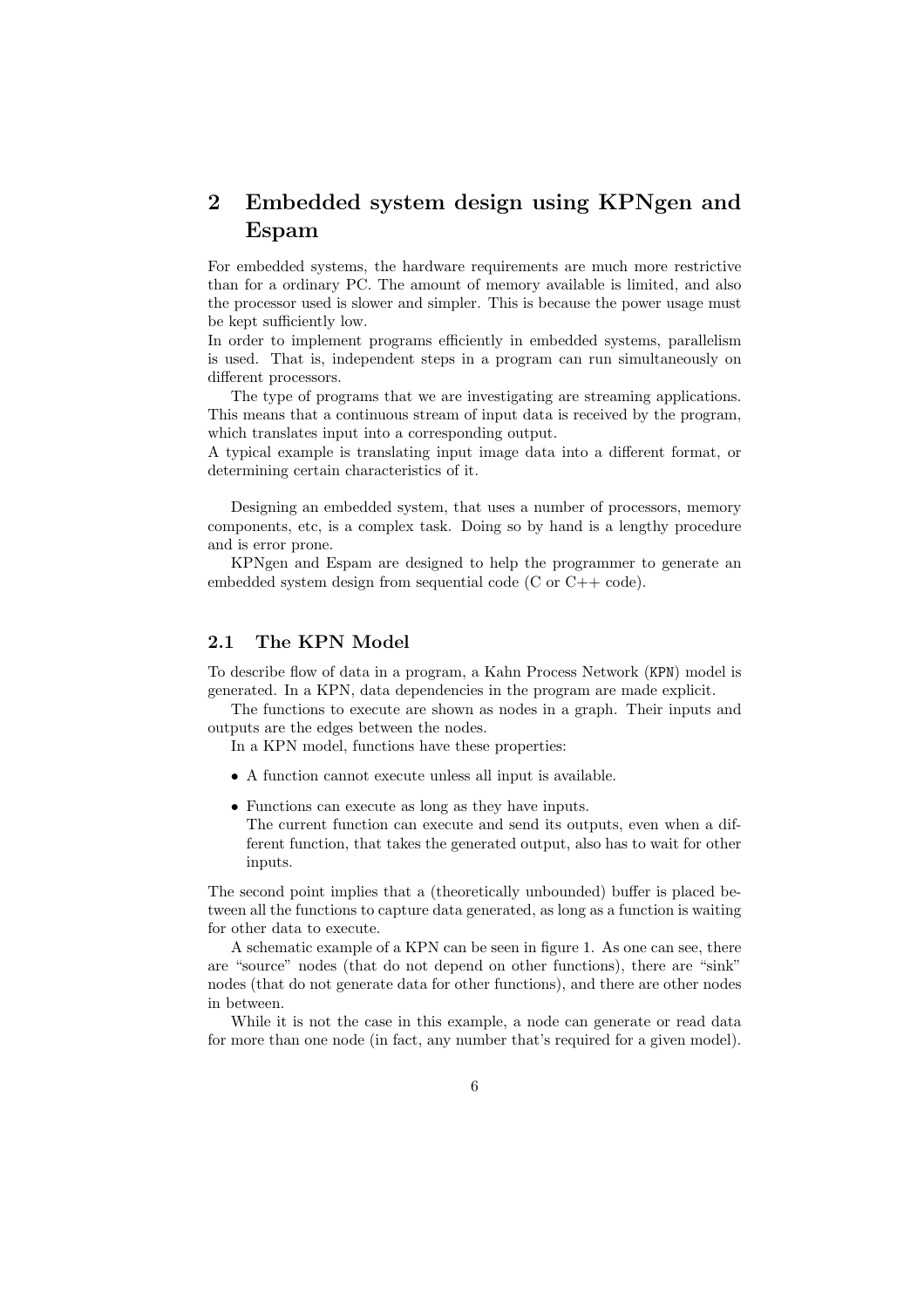

Figure 1: KPN example for MJPEG

### 2.2 KPNgen

KPNgen is a tool to generate a Kahn Process Network (KPN) model from sequential code, making explicit the data dependencies in the code.

For KPNgen to be able to generate a Kahn Process Network, the programmer is only required to rewrite the main function such that it is a series of loops, in which

- 1. input data is received (in array elements), calling an input function.
- 2. the data is translated using one or more function calls.
- 3. the generated output is handled, calling an output function.

There are no specific restrictions on the functions mentioned above, apart from the fact that no state (global variables) should be shared between different function being called.

Typically only the input and output functions have to be adapted in order to run on the embedded system.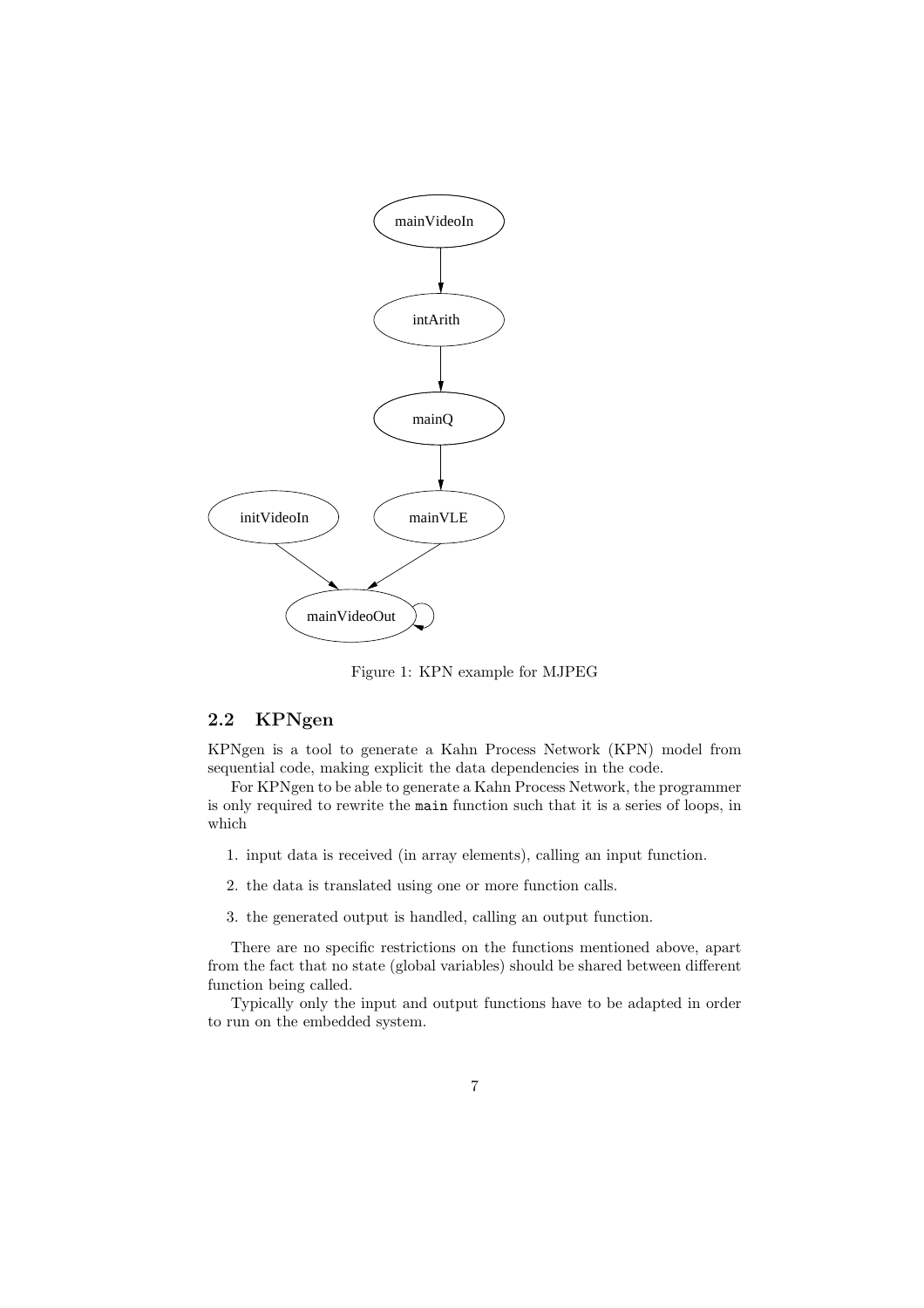Note that this is a Kahn Process Network, which is chosen such that no deadlocks will occur, as long as sufficient buffer sizes are used.

### 2.3 Espam

Espam takes three inputs:

• Platform specification.

This is a high level description of the hardware to be used. It specifies the different processors used (PPC or Microblaze) including the amount of local memory, external memories connected, etc.

- Mapping specification. This describes on which processor each function in the KPN is mapped.
- KPN specification. The KPN model generated by KPNgen. See section 2.2.

Espam takes each of the inputs and generates both a hardware description for the embedded system design, and the software implementation of the specified KPN for each processor.

The generated files can be processed by a synthesizer. During testing, the Xilinx XST tool was used to generate a hardware description and to run it on an ADM-XRC-II FPGA.



Figure 2: Schematic espam flow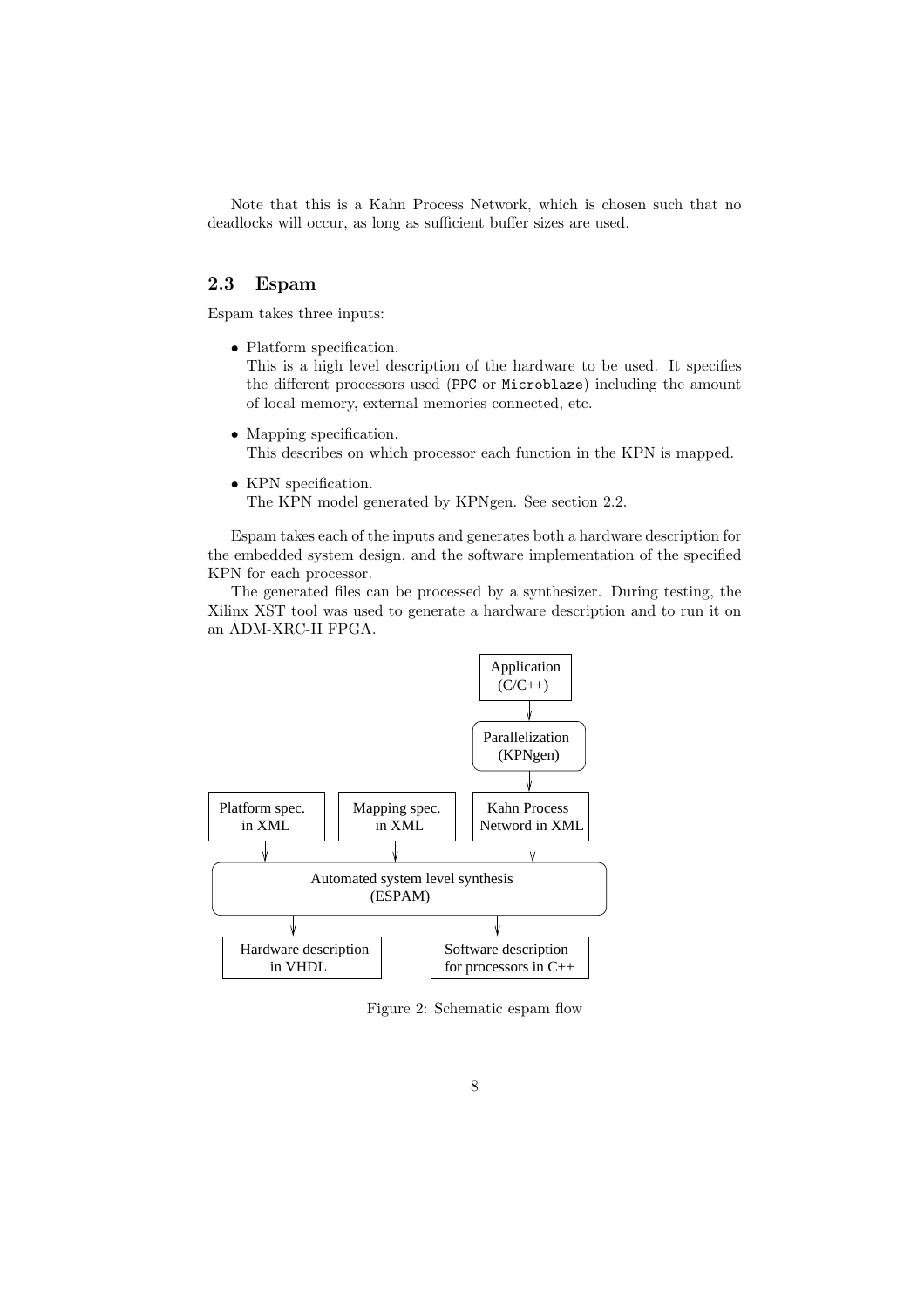

Figure 3: The common memory layout for local memory

### 2.4 Hardware used in our design

In an embedded system design, there are a number of important parameters to be decided on:

- How many processors to be used, and the types of them. We only use a Microblaze for the processor, as this is fully supported by the Xilinx synthesis tools.
- What kind of memory is used. This will be discussed below.

In embedded systems local memories are often used. This means that only one processor can access a given block of memory.

The reason to prefer this is that the best performance is possible, and that the power usage can be reduced in this design.

In a system with multiple processors, communication is needed to send data from one processor to the other.

### 2.4.1 Local memory

The memory blocks in our designs are designed for local memory per processor. Every memory block can have two controllers to refer to the memory block.

One of the memory controllers is used to referenced data (data memory, DM for short), the other is used to reference code (program memory, PM for short); This is schematically depicted in figure 3.

This is the common way to use the memory controllers but it is possible to assign the two controllers to different processors.

We use this in the implementation for migration.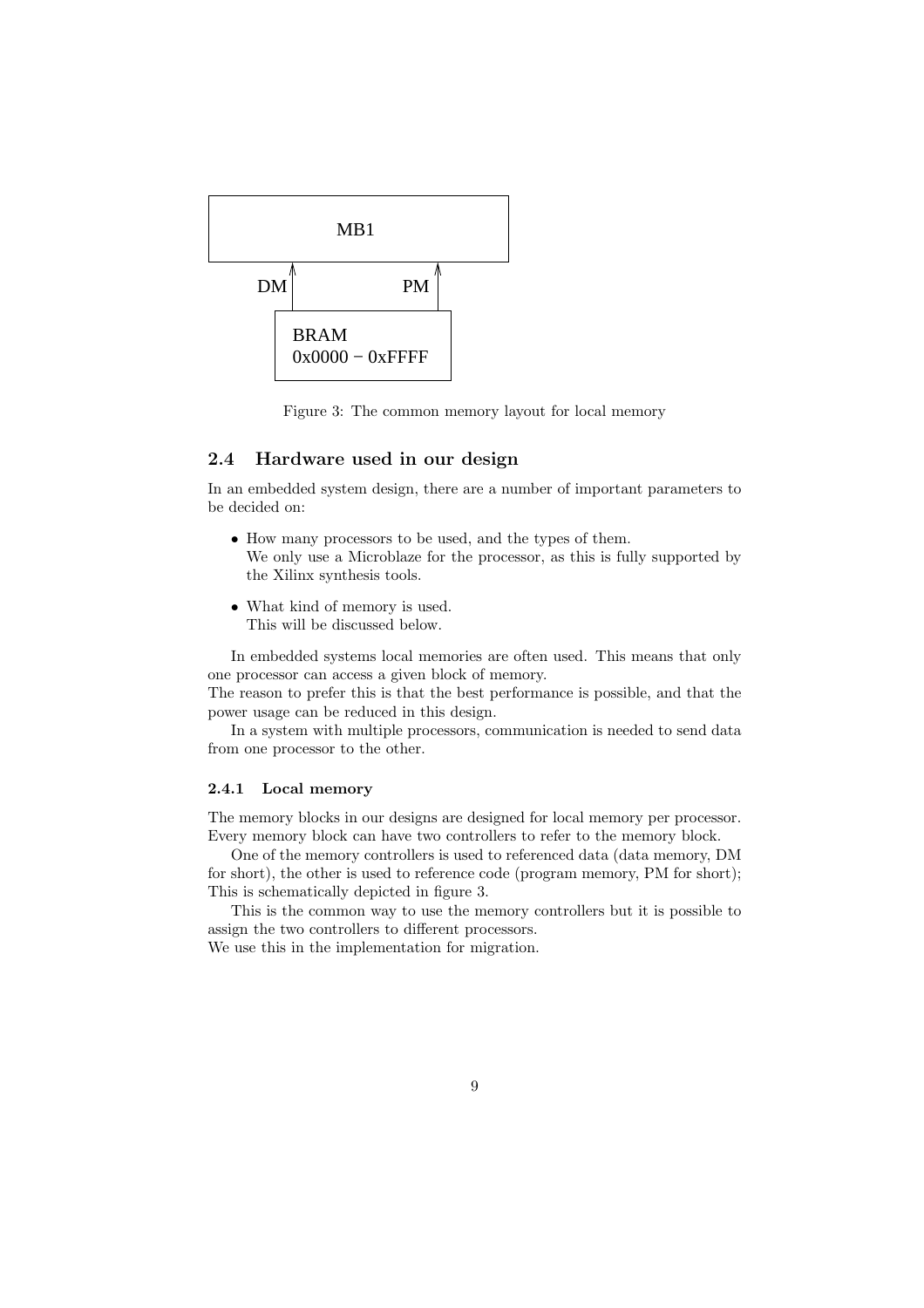#### 2.4.2 Communication between processors

There are a number of possibilities to make communication between processors possible. Common ones are:

- Using shared memory with a bus This is the most 'general' and flexible solution. It isn't as efficient as other options.
- Using point-to-point connections and local memories. A point-to-point connection allows a processor to send data to a fifo of one processor.

This is the most efficient solution, but also the most inflexible.

• Using a crossbar.

With a crossbar, every processor can read from fifo's from every other processor. In both efficiency and flexibility this is in between the first two possibilities.

In our design we use a crossbar. We need to have the flexibility to choose to read from a fifo of any processor, because after a migration a thread will be generating it's data on a different processor than before.

In figure 4 a schematic picture of a crossbar is shown.

In it, each processor has access to a number of fifos to write to. This processor "owns" the fifo.

The crossbar component doesn't play any role in writing to fifos.

To be able to read from any fifo, the address to read needs to be indicated. At times access to a given fifo is blocked.

If a fifo is owned by processor  $A$ , a read request from processor  $B$  will only be granted when no other processor is reading any fifo from A.

This happens not only when two processors try to read the same fifo.



Figure 4: A schematic picture of a crossbar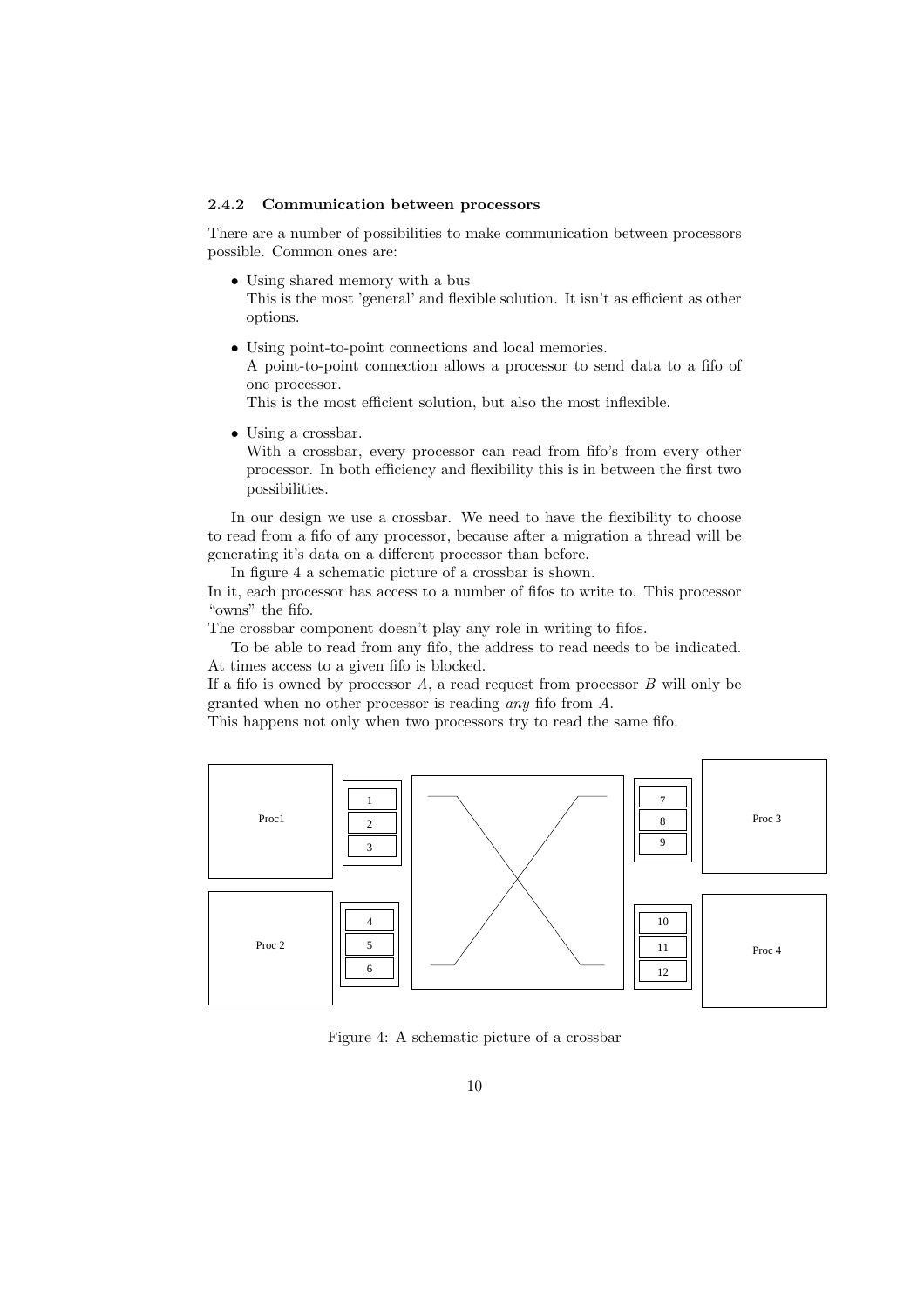This limitation is a result from the design from the crossbar.

### 2.5 Code structure in our design

Espam can be instructed to generated one thread per KPN node. Either a static schedule can be requested or a dynamic schedule using threading support. In this discussion, threading support is chosen for every processor.

To understand what is needed to make code migration work, the structure of the code is described here.

The function executed in a thread, corresponds to one KPN node.

Figure 5 shows an example of such a function.

The important details are:

- The function only contains only one nested loop
- The general format looks like this:
	- A number of reads, followed by one function (\_intArith in the example) to be executed, and finally a number of writes.
- Iterators for the loop are only used for counting. They are not part of the calculation in the function.
- The embedded function is assumed not to have any state. This means that executing the function with the same inputs always generates the same output values.

### 2.5.1 Thread management

When a dynamic schedule is requested, it is implemented using threads. In the main thread, the required threads are started and afterwards the main thread will wait for each thread to finish running.

With migration support, we want the migration manager to be in charge over starting and exiting threads, so this design will be changed.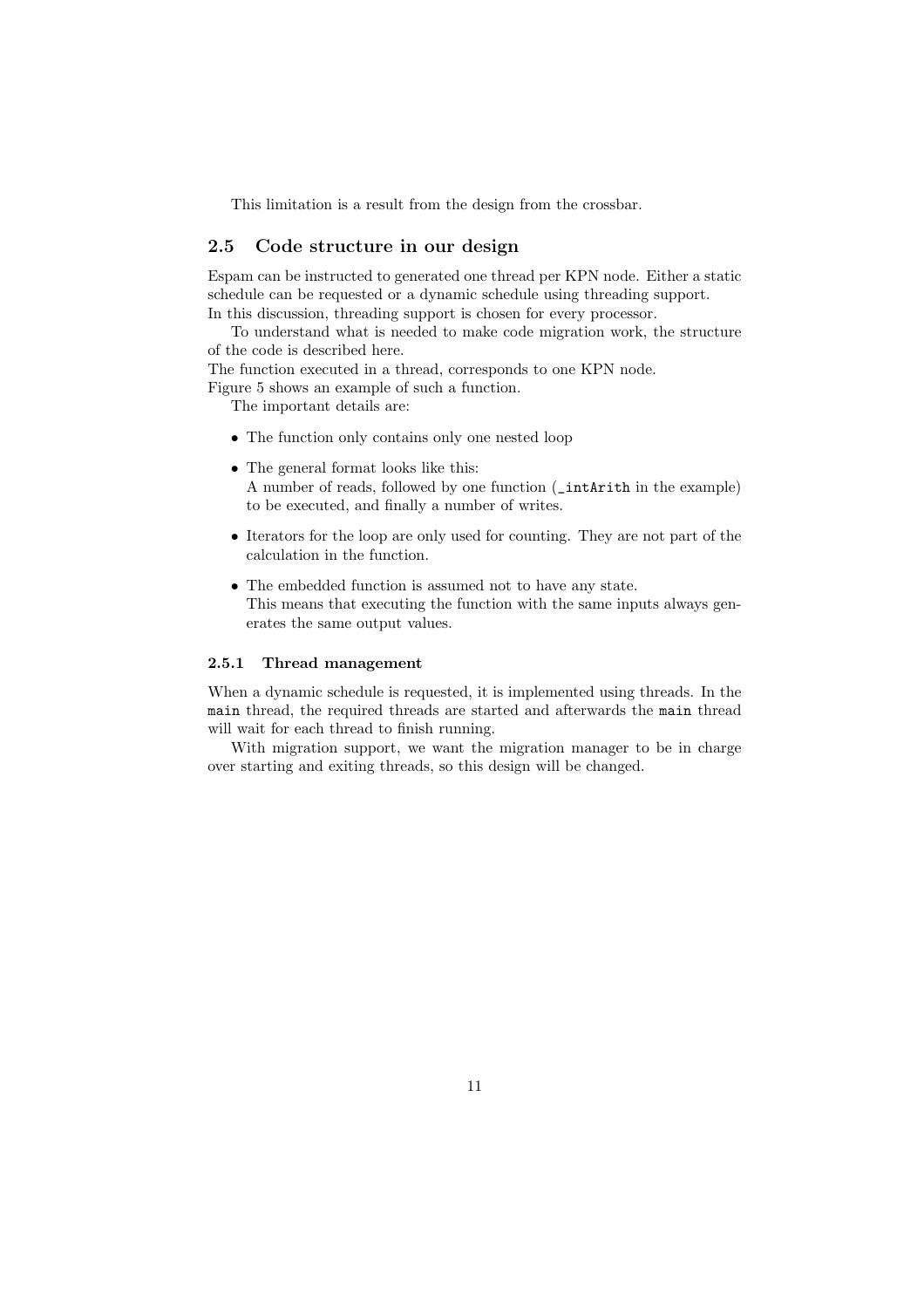```
void *thread3(void *arg) {
    // Input Arguments
    tCH_2 in_0ND_2;
    // Output Arguments
    tCH_3 out_1ND_2;
      for( int c0 = \text{ceil1}(0); c0 \leq \text{floor1}(7); c0 += 1) {
        for( int c1 = ceil1(0); c1 <= floor1(15); c1 += 1) {
          for( int c2 = ceil1(0); c2 <= floor1(7); c2 += 1 ) {
              readDynMF(ND_2_IG_1_CH_2, &in_0ND_2, sizeof(tCH_2)/4);
              _intArith(in_0ND_2, out_1ND_2);
              writeDynMF(ND_2_OG_3_CH_3, &out_1ND_2, sizeof(tCH_3)/4);
          } // for c2
        } // for c1
      } // for c0
```
} // thread3

Figure 5: Example of (simplified) code for thread3

## 3 High-level discussion of code migration implementation

In this section an overview of the design is given, without discussing implementation details.

In sections 4 and 5 more details are discussed of the implementation itself.

### 3.1 Our design choices for code migration

As mentioned in section 1.1, when migrating code from location  $A$  to location B, these are requirements to make the migration work:

- 1. The function (program code) needs to be made available at location B.
- 2. The state of the function before migrating needs to be copied. Any resources the function depends on, need to be made available at location B.

For an embedded system environment, both steps need to be kept as simple, thus as efficient, as possible.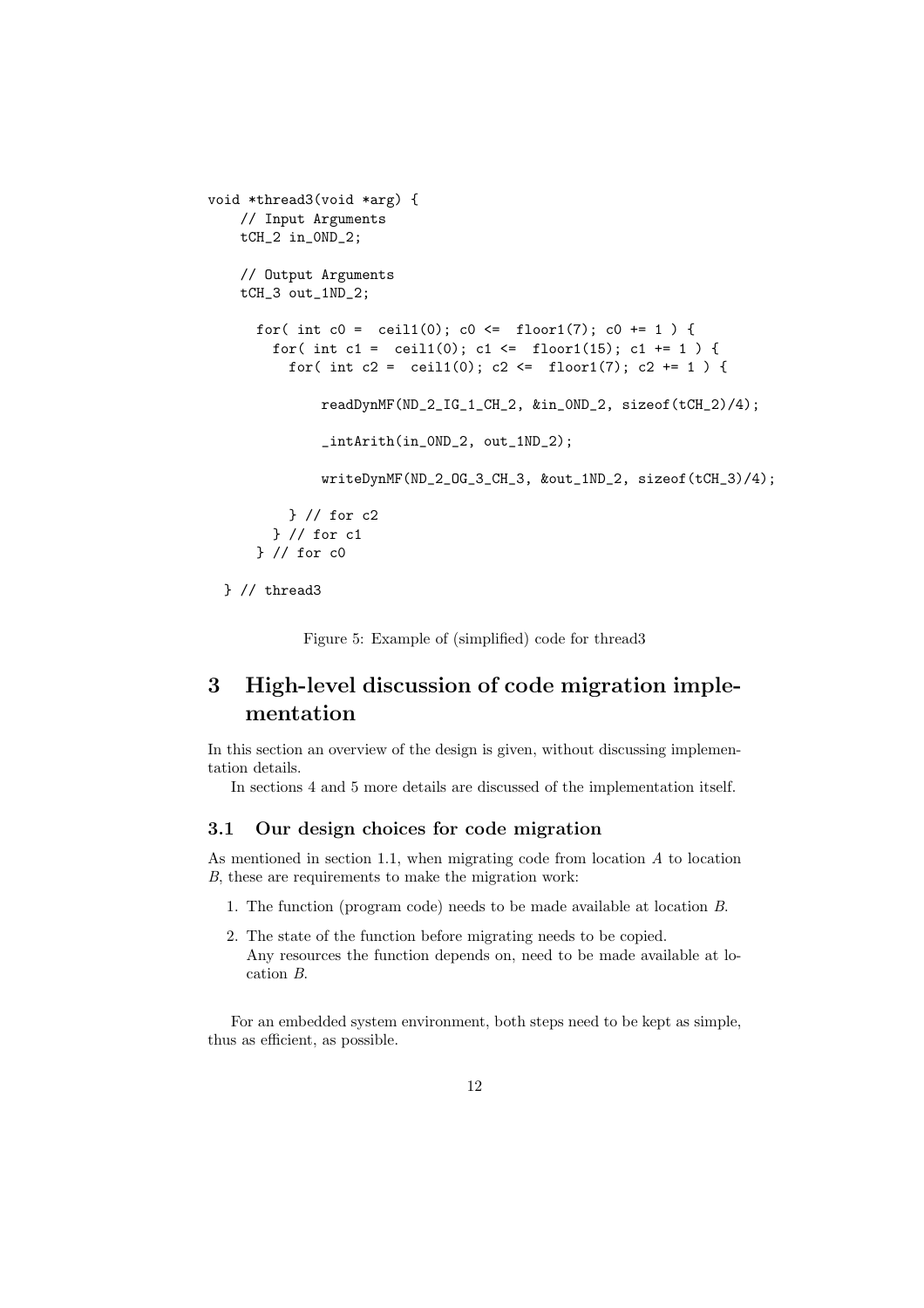When migrating code from location  $A$  to location  $B$ , the following design choices are effects of this:

1. Having code available for B, is taken care of in the simplest possible way: All code that may be migrated from  $A$  to  $B$ , is already available for  $B$ . This means no copying of code is required at all.

The situation is depicted in figure 6. The function function 2 is to be migrated to Proc B. The code is already available, but the state is not available.

Having the code available on both  $A$  and  $B$  may seem like a waste of memory. Code may not actually be migrated in the end, but memory will still occupied to enable it. This is problem is reduced by sharing physical memory. This will be discussed later on

Physically copying memory may be implemented as a separate step. Resource management as described here Could be reused without adaption in that scenario.

2. The only resource copied is a set of iterator values - just a few integers. In figure 5, these are the iterators c0, c1 and c2.

The migrated functions are written by Espam, so their inputs can be chosen to ease migration.

Each function takes the set of iterators to indicate the initial state from which to start. Passing the current state of the function from A thus allows to continue at the right iteration.

Migrating happens only at the start of an iteration, not in the middle of a loop.



Figure 6: Situation (simplified) before migration: no state available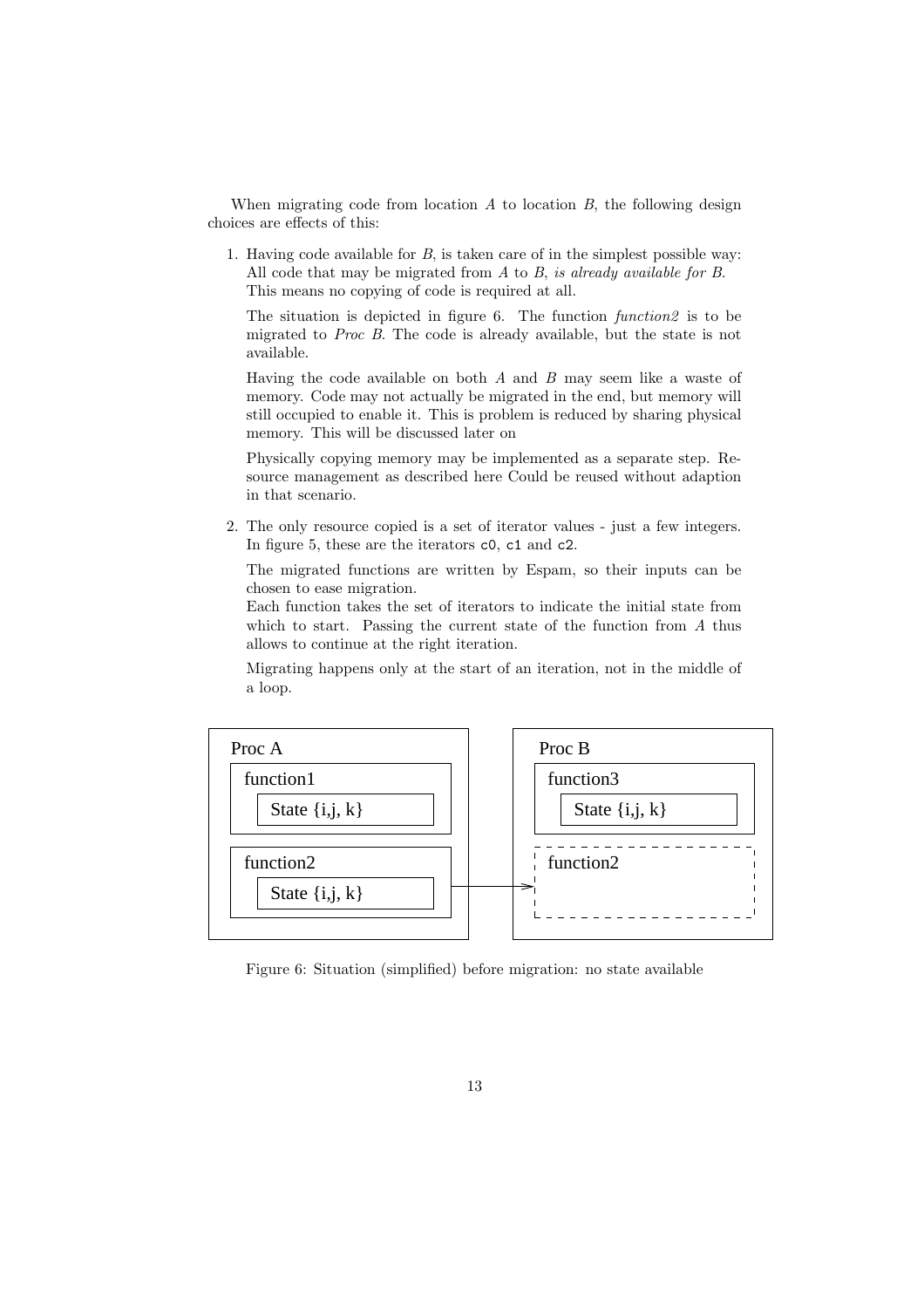



### 3.2 General steps taken in code migration

As described in section 3.1, no actual copying of code happens in the current implementation of code migration.

During a migration two changes are needed. When migrating from processor  $A$  to processor  $B$ ,

- A thread is stopped at A and restarted at B.
- Communication fifos are assigned on the  $B$  to the new thread.

Before the migration, the thread writes to a fifo to communicate its output to another KPN node.

This is shown in a schematic way in figure 8. Here, Thread 2 is depending on thread 1 to provide some data, which it will use in it's execution.

After the migration, the thread (thread 1) starts writing to another fifo to communicate.

However, any remaining tokens left in the previous fifo must be read before thread 2 switches to the new fifo. This situation is depicted in figure 9.



Figure 8: Fifo before migration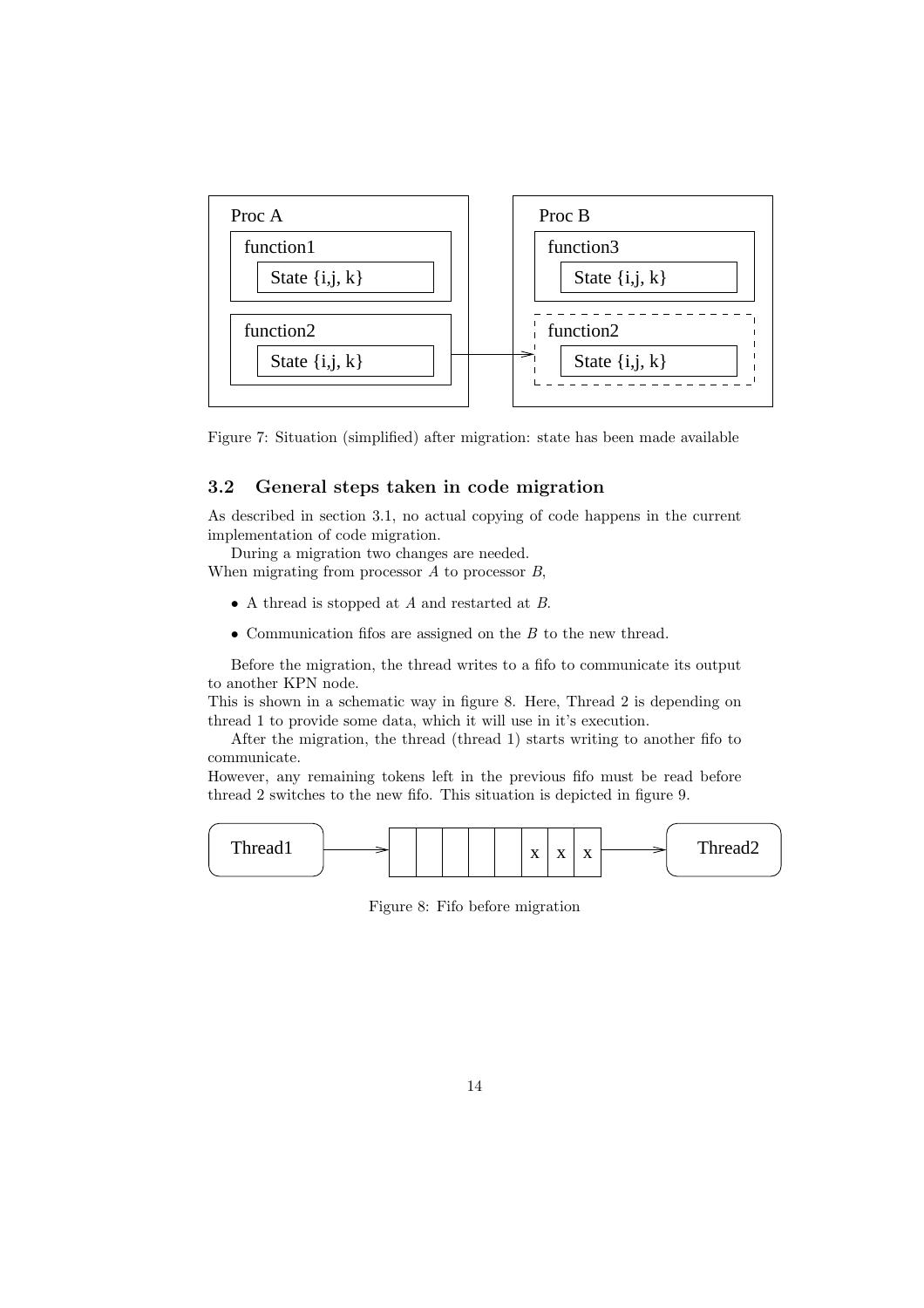

Figure 9: Fifo after migration

The steps to perform a code migration are the following:

- 1. New fifos are allocated on the destination processor. In case this fails, the migration is impossible so it is canceled.
- 2. The thread is stopped on the source.
- 3. The iterator state of the thread is stored.
- 4. The iterator state is copied to the destination processor.
- 5. The thread is started on the destination.
- 6. Successor threads keep reading on the old fifos until it is empty.
- 7. Successor threads start reading on the new fifos when the old one gets empty.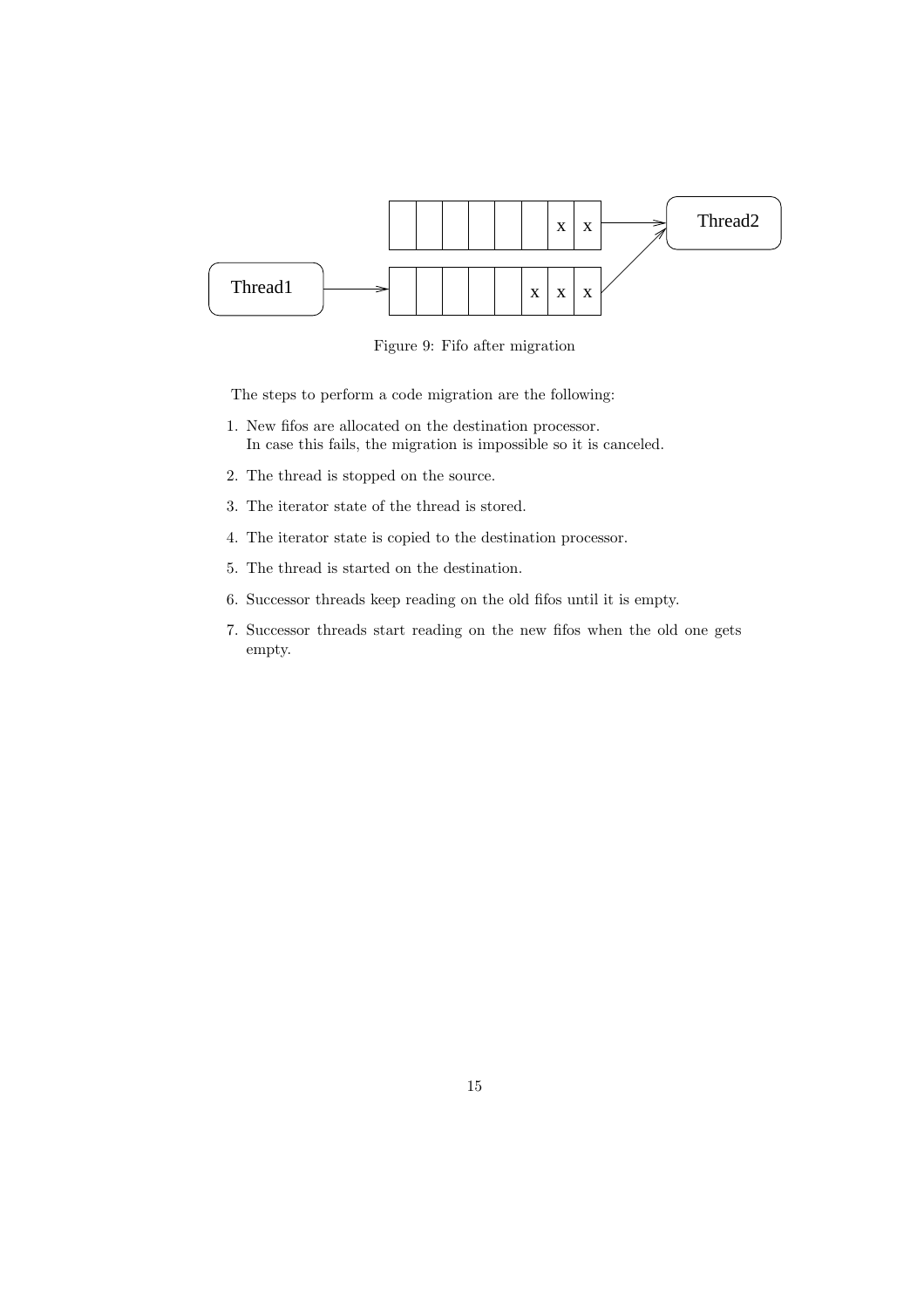### 3.3 The migration manager

Assuming one processor is heavy loaded, and another is not, execution of a thread should be moved from the first processor to the other.

Normally, having multiple threads running on one processor, helps hiding the waiting delay for waiting on input data to arrive to a function. However, when a processor is heavy loaded, threads end up waiting a lot for the running thread to finish, even though their input data has arrived. If, on another processor, threads tend to be waiting on their input data, it would make sense to move one or more threads to that processor.

Figures 6 and 7 show indicate moving from MB1 to MB2. This is actually a simplification of how the movement is really done. The real implementation of memory movement will be described in section 4

In the setup we use, there is a separate processor which serves as *migra*tion manager. The idea is that, when a processor A is too heavy-loaded, the migration manager will:

- 1. Choose a processor  $B$  to continue the thread
- 2. Select a thread T on A to stop
- 3. Select fifos for thread T on B. In case this fails migration is canceled.
- 4. Send a request for thread T to be stopped
- 5. Copy iterators of thread T
- 6. Make the iterators available on B
- 7. Send a request to B to continue execution of the thread.

Steps 1 and 2 still need to be implemented. Only ad-hoc choices have been used to test the other steps. The other steps have been implemented.

The problem of deciding to reduce the load on a processor, and selecting the right thread for this, is not solved in this work. The goal is simply to provide a means to migrate code (threads), assuming it has been decide when to migrate and where.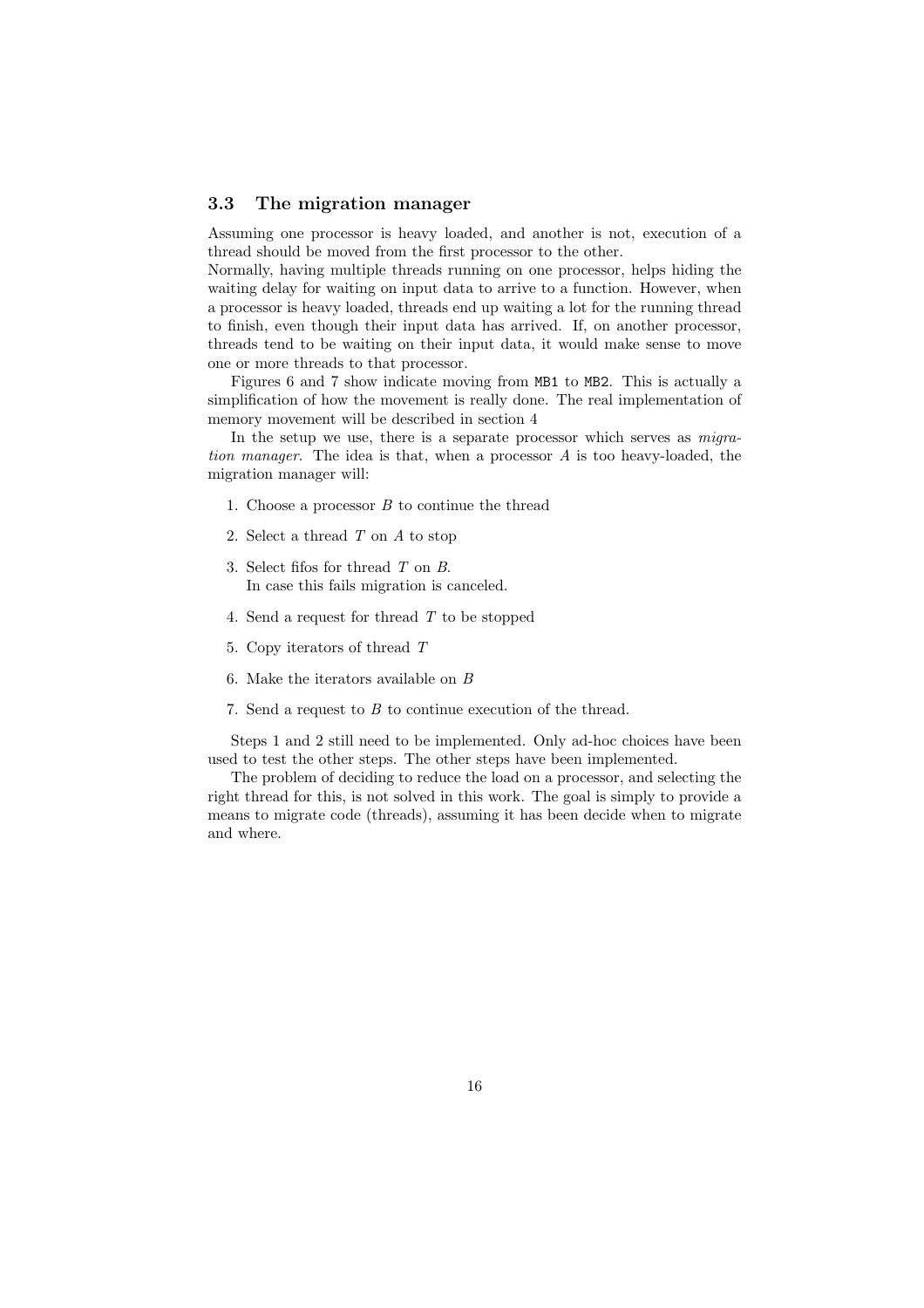# 4 Low-level hardware implementation of communication for code migration

In the setup we have chosen the migration manager to dictate when a migration happens. It needs to communicate to the other processors in order to do this.

### 4.1 The possibility of using the crossbar

The simplest solution to make this communication possible would be to use the crossbar component for this. Extra fifos would be added to sent requests and data between the processors.

Using a crossbar, two fifos would be needed per client processor - one to write data to the manager processor, one to send data back.

Because of the crossbar design, a minimum of two memory blocks would be needed (Each 512 bytes or larger).

### 4.2 Better memory usage with shared memory blocks

As mentioned before in section 2.4.1, normally two memory controllers refer to the same memory. One is used to referenced data (data memory, DM for short), the other is used to reference code (program memory, PM for short); see figure 10.



Figure 10: The usual memory layout

It is possible to connect one of the memory controllers to one processor, and the other to another one. This is shown in figure 11.

Every processor in the system is sharing a small amount of memory with the migration manager in this manner.

For this block of memory, both the migration manager and one other processor can refer to the same address, such that, when the first writes to an address (a variable), the other will see the updated value.

This way of sharing memory does not mean any overhead. The only requirement is that the software will not read data while it is being overwritten by the other processor; This has been guaranteed in our code.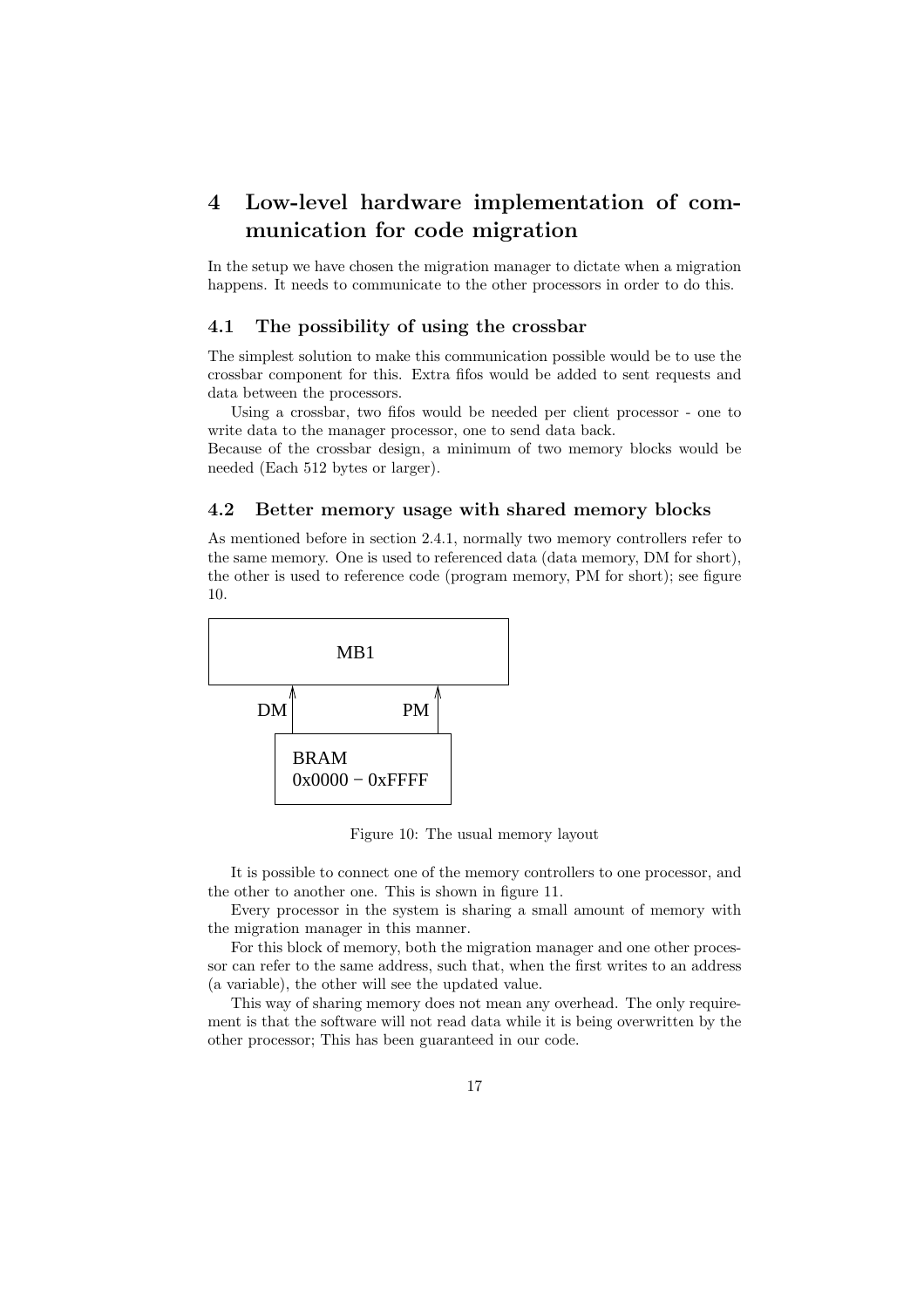

Figure 11: Specialized memory layout for communication between two processors

Note that, though this is simply using the different memory controllers in an unusual way. It is important to realize, there is no need to design new hardware for this.

In comparison to the crossbar solution, only half of the memory is required, because one block of 512 bytes of memory is used instead of two.

We use the crossbar component for communication between the threads that are executing the KPN functionality.

For this communication, we make use of the first in, first out behavior and we need the synchronization of reads. Doing this using shared blocks of memory would complicate the code.

### 4.3 Sharing program memory between processors

As mentioned in section 3.1, the implementation of the different threads is duplicated between the different processors that are setup for code migration.

Similar to sharing data memory between the manager and a client, memory is also shared between pairs of processors. This is depicted in figure 12.

The reason is that only one block of memory is used to hold the program data of two processors. In effect only half of the memory is used compared to the normal setup.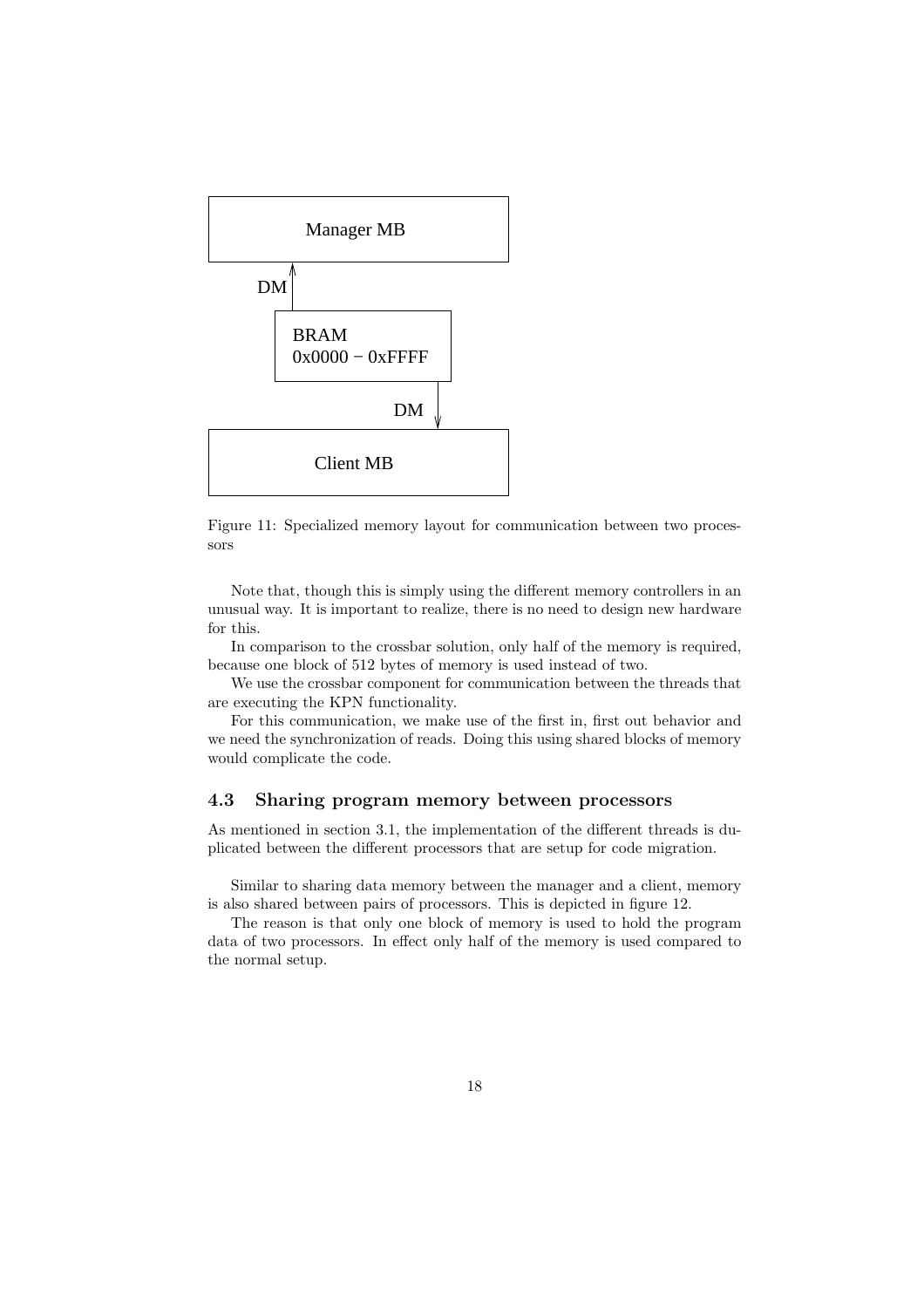

Figure 12: Sharing program memory between two processors

### 4.3.1 Prototyping requirements

While there is no inherit reason in the design, the XST synthesizer refuses a system in which the amount of program memory is less than the amount of data memory, when the data memory overlaps the program memory.

That is, during prototyping, extra memory is used simply to make the program memory completely overlap the data memory.

Depending on the amount of stack memory used (a fixed amount per thread), a higher amount of data memory is required - and thus also more program memory is allocated (even though the only reason is to overlap the data memory).

This is a limitation in the XST synthesizer - custom configuration may avoid the limitation but we have not researched what would need to be adapted.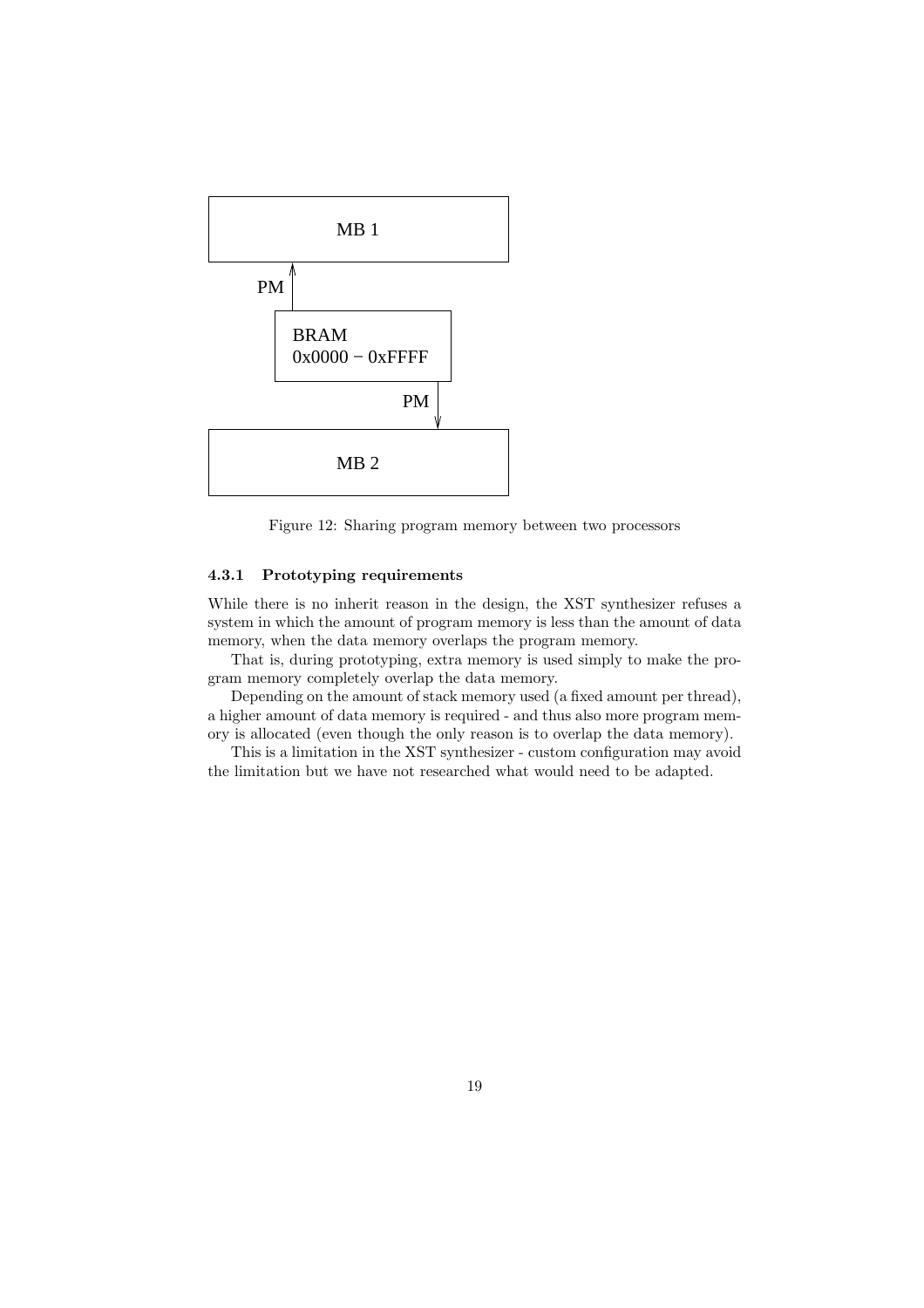# 5 Low-level software implementation for code migration

As described before in section 3.2, code migration is implemented using threads that may be stopped on one processor and restarted on another.

This section will give a more detailed explanation how this is done. A number of problems are solved:

- Stopping a thread
- Restarting a thread
- How the migration manager leads the migration

A thread has a number of possible stages ("runstates") it can be in:

- idle: The thread is not running
- do\_start: The manager has requested to (re)start the thread.
- active: The thread is running
- do\_stop: The manager has requested to stop the thread.
- finished: The thread has finished all its work.

When a thread is started, it receives a state pointer. It contains the runstate, a set of iterators, and a set of fifo addresses.

- The runstate is as described above,
- The iterators indicate which iteration to start with of the KPN node,
- The fifo addresses indicate what fifos to read from and where to write results to.

These can be adapted by the migration manager during the run time of the thread.

### 5.1 Stopping a thread

There are two situations in which a thread stops execution:

- All iterations have been finished, so the function exits.
- The manager indicates to stop the thread, by updating the runstate to do\_stop.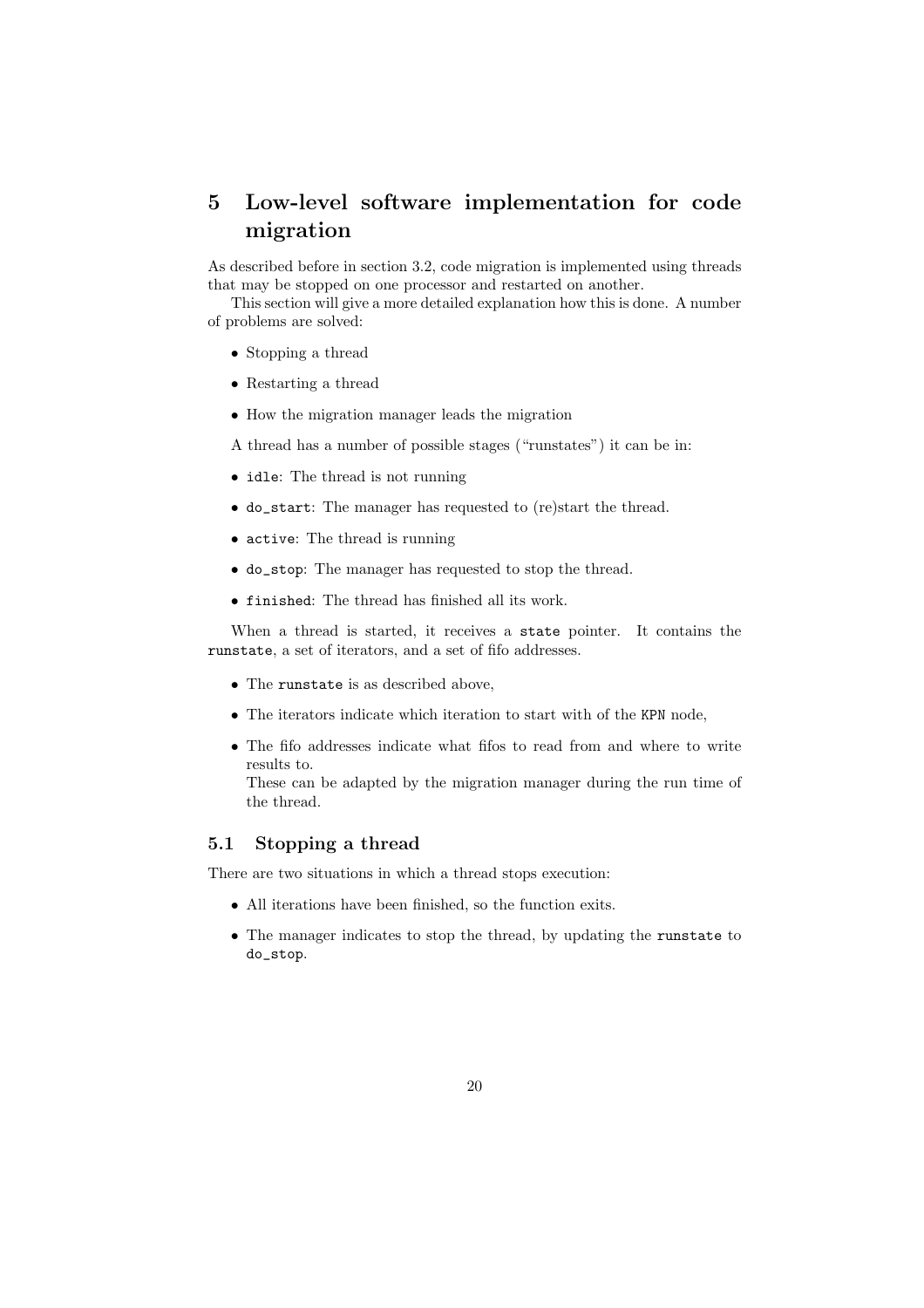When the manager sets the runstate to do\_stop, the following will happen in the running thread:

- 1. the function continues running until a new iteration starts.
- 2. the iterator structure is updated to contain the new iteration values.
- 3. the runstate is set to idle.
- 4. the function exits.

When all iterations have been finished, the runstate is instead set to finished.

### 5.2 Restarting a thread

The migration manager will indicate a thread has to be (re)started after it has finished migrating it from another processor. It will set the runstate of the corresponding thread to do\_start.

On each processor, the main thread is periodically checking whether any thread is to be restarted in a polling fashion.

The polling algorithm is as follows:

- While any thread is running or is requested to (re)start,
	- Restart threads that are to be (re)started.
	- Perform a yield to let the other threads continue their work.
	- After all threads have run for a while (bounded by a maximum amount of time), the polling checks are redone.
- When no thread is either running or requested to (re)start, execution finishes.

After a yield, all the other threads start in turn, until they do a yield.

When the main thread starts, first it waits until the migration manager has done its initialization. Afterwards, it simply starts this polling loop with the state corresponding to the running processor.

It has been investigated whether it was possible to let the polling thread continue after every yield of an other thread, but this is not easy to do. There is the possibility to give higher priority to a given thread, but the xilkernel OS does not implement priority scheduling in the usual fashion (instead, threads of a lower priority won't execute at all).

To make this work, it would require constant priority readjusting, which reduces performance.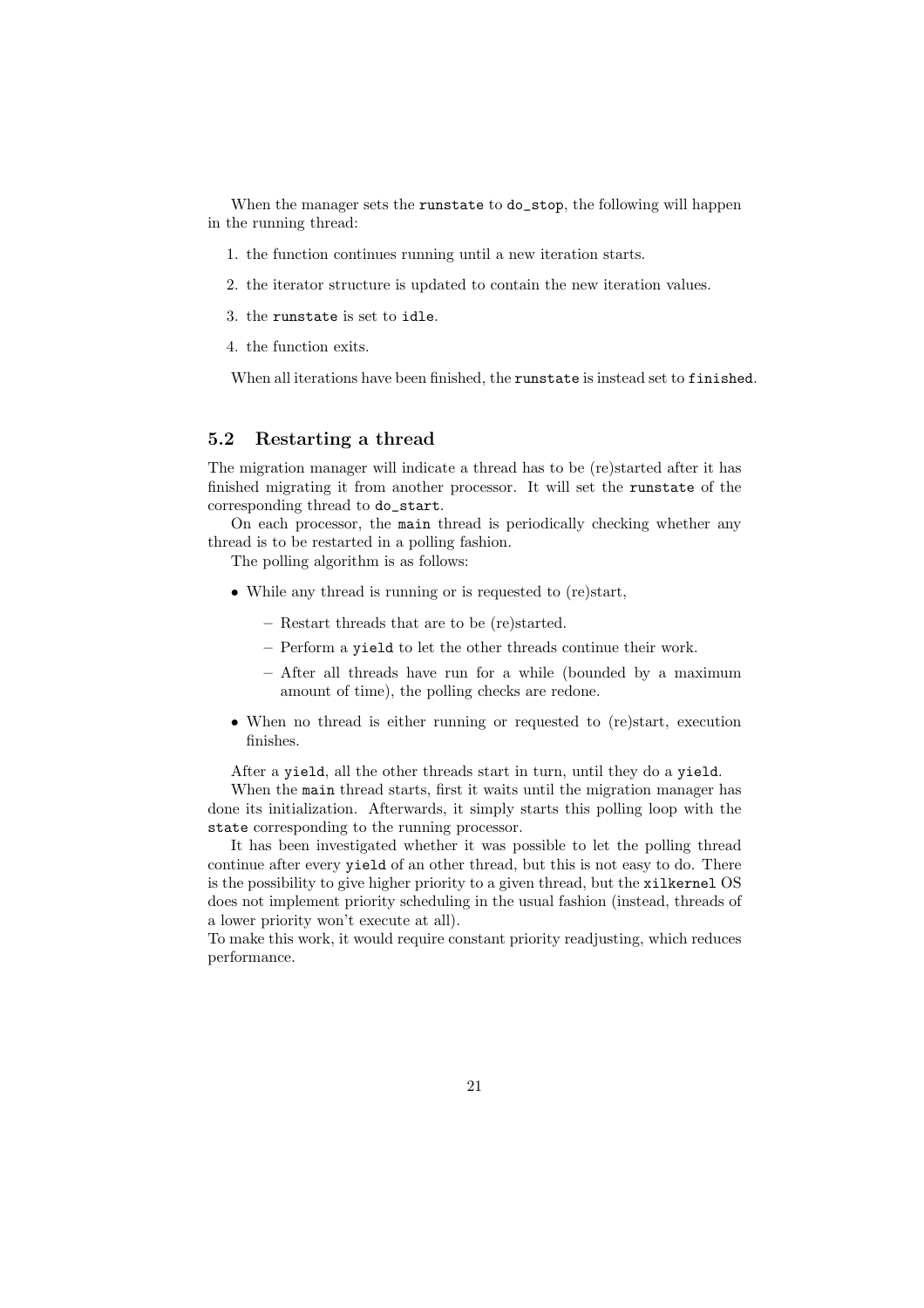### 5.3 Corrections to the crossbar read primitive

As indicated in section 2.4.2 we use a crossbar component to allow for communication between KPN nodes.

The crossbar had not been used in combination with threads before. A number of changes were necessary to improve it's functionality.

First these changes will be presented, in 5.3.1, after that the changes specific for migration support are described in 5.3.2.

Then, remaining issues will be described in 5.3.3.

### 5.3.1 Threading-related changes to the crossbar read primitive

The crossbar components performs reads in a number of steps:

- 1. The port to read from is specified. This selects a certain fifo which corresponds to a certain processor.
- 2. For every word to be read (of four bytes), a number of steps is performed:
	- (a) First a check is done whether the crossbar is ready to service the request. As long as it isn't, this check is repeated, in a polling fashion.
	- (b) In case the fifo is empty, the port is deselected and a yield is done. A yield call tells the operating system to switch to another thread, pausing the current one.
	- (c) If the fifo is not empty, a word is read from the fifo.
- 3. The specified port is deselected again.

The check of step 2a was originally not implemented.

The crossbar component isn't always able to immediately respond to a read request, because it checks each fifo corresponding to the processor in turn. It takes a number of clock ticks before a specific fifo is checked again to be service.

Without the check of 2a, when the crossbar couldn't service the request yet, this was misinterpreted to mean that the fifo was empty, and the code would yield.

A situation could arise that no progress would be made at all:

- A processor would request to read to a fifo, and find it couldn't be serviced yet.
- It would conclude the fifo to be empty and yield, switching to another thread.
- This thread would request a read to a second fifo, and find it again couldn't be serviced yet.
- It would conclude the second fifo to be empty, and yield again.
- It would keep yielding, either to a third thread or back to the first, without any read actually being done. Resulting in the system being stuck.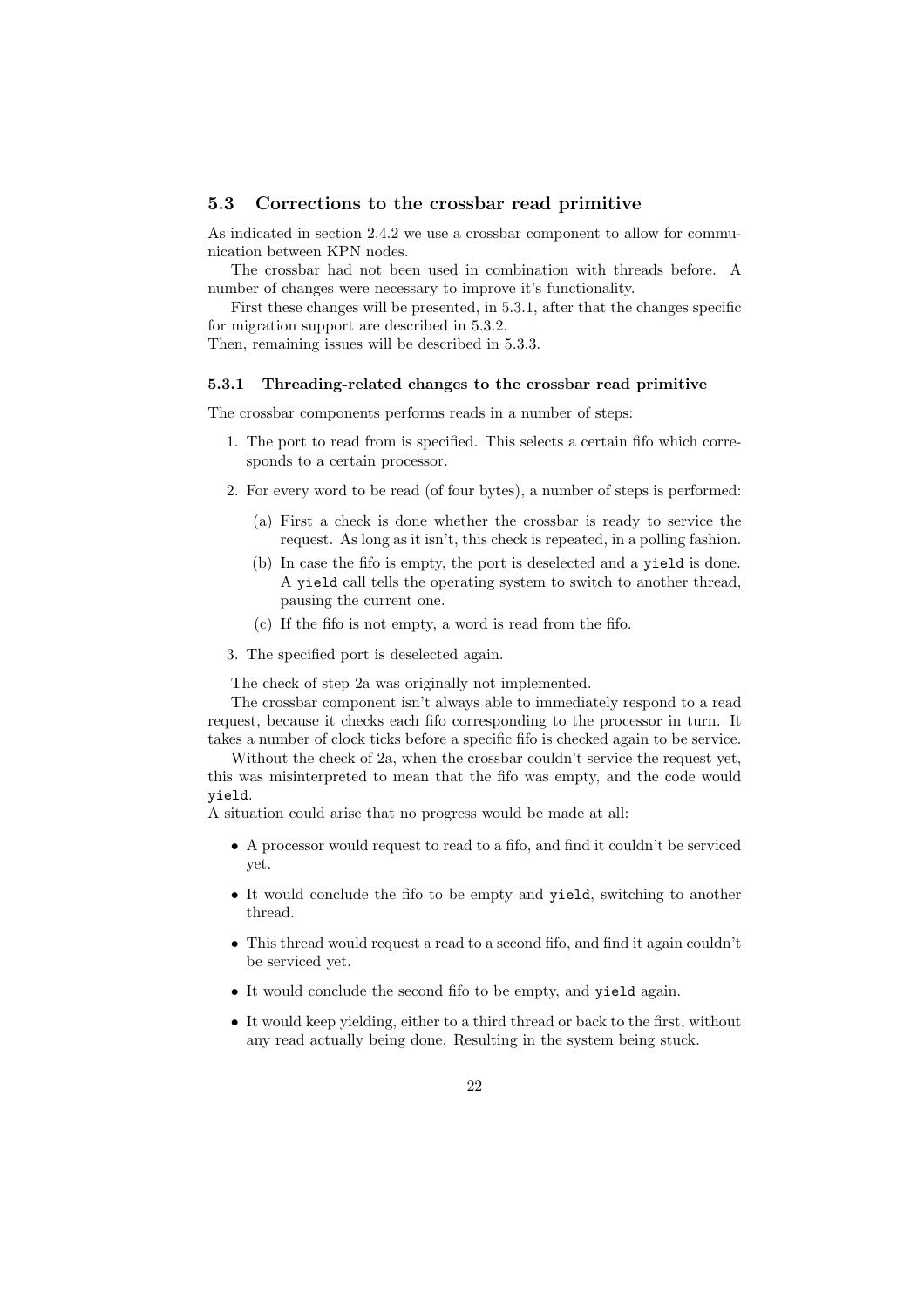Another change is, that the complete code for the read primitive should be in a critical section. Otherwise the system could (time dependent) decide to do a yield, in the middle of the reading code, which would keep the fifo selected erroneously.

This would mean that no other fifo corresponding to that processor could be read afterwards, because the hardware requires a fifo to be deselected before allowing to select it again.

#### 5.3.2 Fifo switching support in the crossbar primitives

To allow the fifo switching, the read and write primitives of the crossbar have to be adapted.

Originally, the read primitive took a constant corresponding to the fifo to be read. In the new setup a new address can be indicated, which is handled in this way:

- As long as there are tokens to be read from the current fifo, those are being read.
- When the fifo is empty, it is checked whether there is a new address to continue reading from.
	- If there is, the reading address is adjusted to continue reading on the new address
	- Otherwise, a yield is performed as before to allow other threads to continue while this thread waits for the required input.

In the case of the write primitive, the change is simpler. Because the fifo address only changes because of a migration, a thread is only to use an adjusted address when it starts, not in the middle of a series of writes.

Because of this, the first step of the crossbar writing primitive is to adjust to the updated address; afterwards, no checking is done for updates to the address.

### 5.3.3 Remaining problems using the crossbar component

The crossbar component had never been tested before in the context of threading.

The changes described in 5.3.1 were implemented to improve the reading primitive of the crossbar.

However, even with these changes implemented, the component is still not always functioning correctly. During tests, we have seen many times that, small code changes, unrelated to the crossbar component, could cause hangs (or appear to hang, being very much slower than before).

This even happened when adding debugging code that didn't cause any functional change.

This can be explained in the fact that changing code causes different timings, which then trigger a situation in which the reading will be slowed down significantly.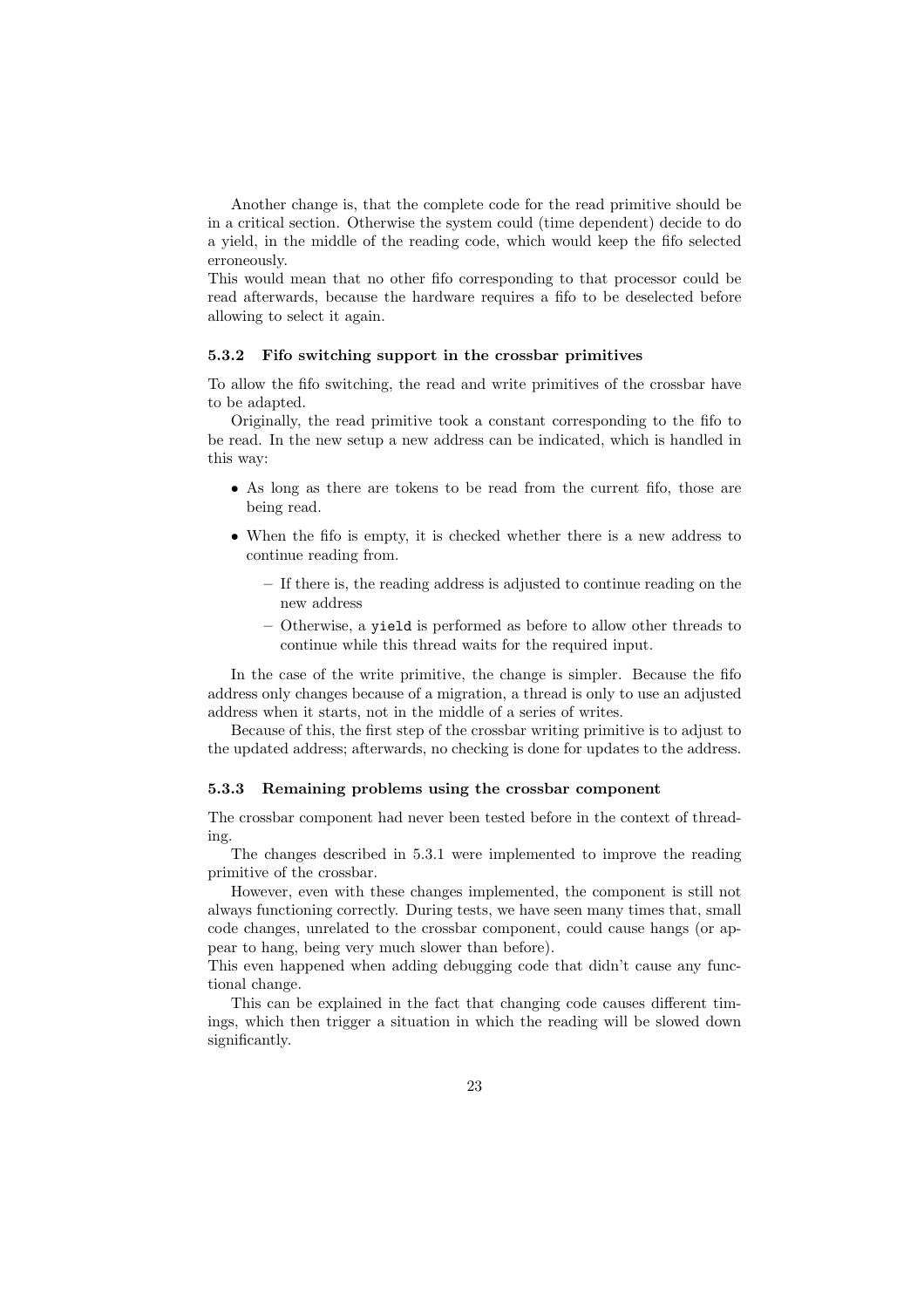A hacky way around this issue is to try and add more delays with debugging code. This can undo this hangy effect. However, this is very error-prone.

This is obviously a big problem for implementing new code. Even while confident that our design should work, finding a system suddenly hanging is very frustrating. A lot of time has been lost in backtracking, trying to find the cause of these hangs.

It became clear this problem was still present after the mentioned changes in 5.3.1 were implemented.

However we found it would require quite some time to debug this problem in the crossbar component, so it was decided not to do so,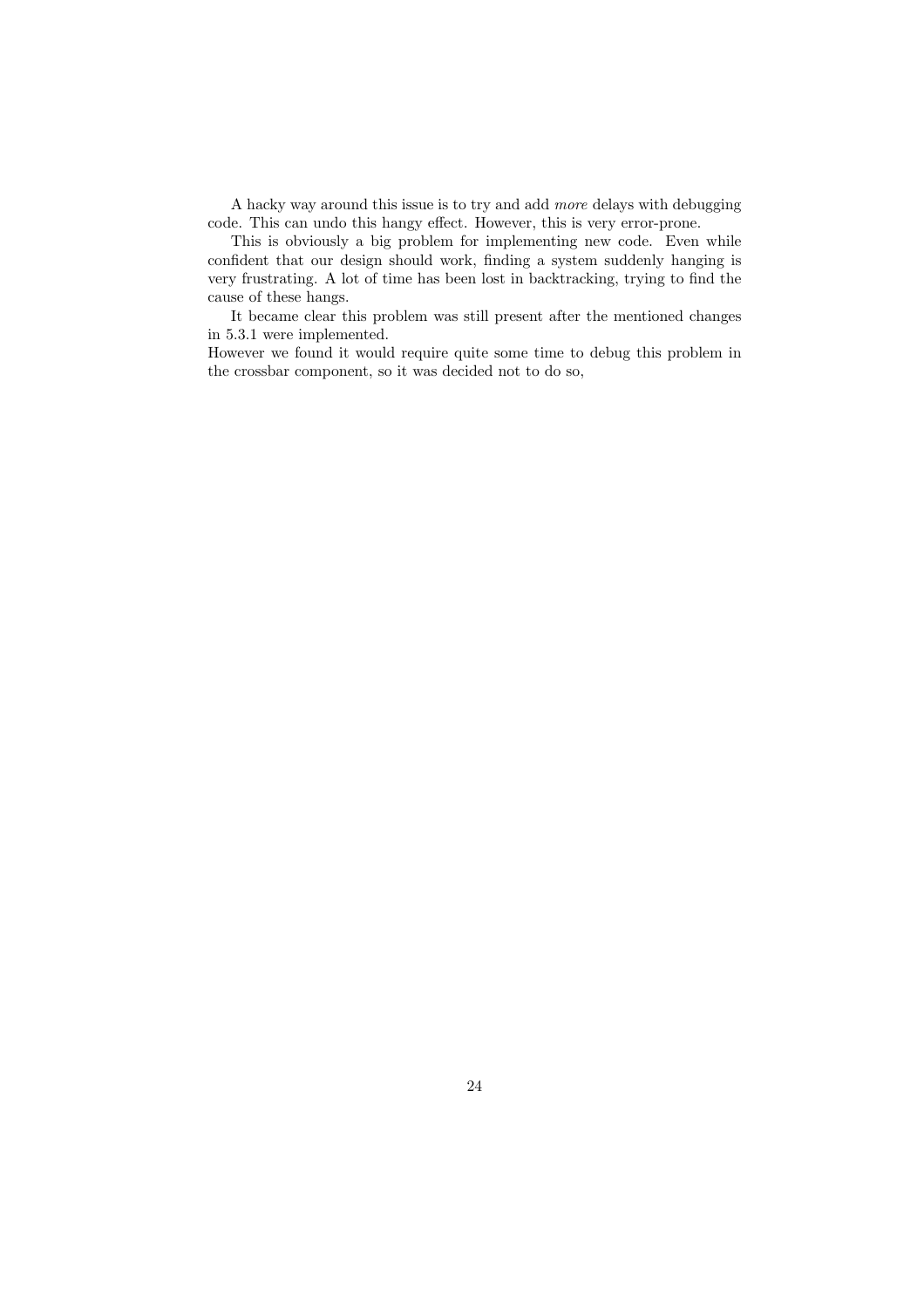### 5.4 Migration manager implementation

As discussed in section 3.3, the migration manager is responsible for starting a migration. This includes ensuring enough fifos are available on a given processor to migrate a thread to it.

Also, when the system starts up it expects the manager to give start requests for threads on the different processors, according to an initial mapping.

In order to do this the manager needs to do some bookkeeping with the fifos.

- it needs to keep track of which fifos are used by a given thread.
- it needs to keep track of the number of available fifos on a given processor.
- it also needs to keep track of where each thread is mapped.

#### 5.4.1 Tracking hardware fifos

To keep track of the available fifos per processor, a two-dimensional array is defined of fifo\_states, one dimension to indicate the processor, the other to indicate the fifo. It's declaration is shown in 13.

The three possible values for the fifo state are:

- fifo\_free meaning the hardware fifo is not used yet.
- fifo\_taken meaning the hardware fifo is in use.
- fifo\_unavailable meaning there is no hardware fifo corresponding to the given index.

This is useful when, given a specific application, less fifos than FIFO\_COUNT are needed on a specific processor.

FIFO COUNT is the number of fifos used in all threads. It is the number of fifos required on one processor, if all threads would be mapped on that processor.

#### 5.4.2 Tracking thread-related fifo views

Per thread the following information is used:

- the processor on which it (currently) is executing,
- the number of fifos it needs for it's communication,

### enum fifo\_state {fifo\_free,fifo\_taken,fifo\_unavailable}; static fifo\_state fifo\_layout[2][FIFO\_COUNT];

Figure 13: fifo state usage in the migration manager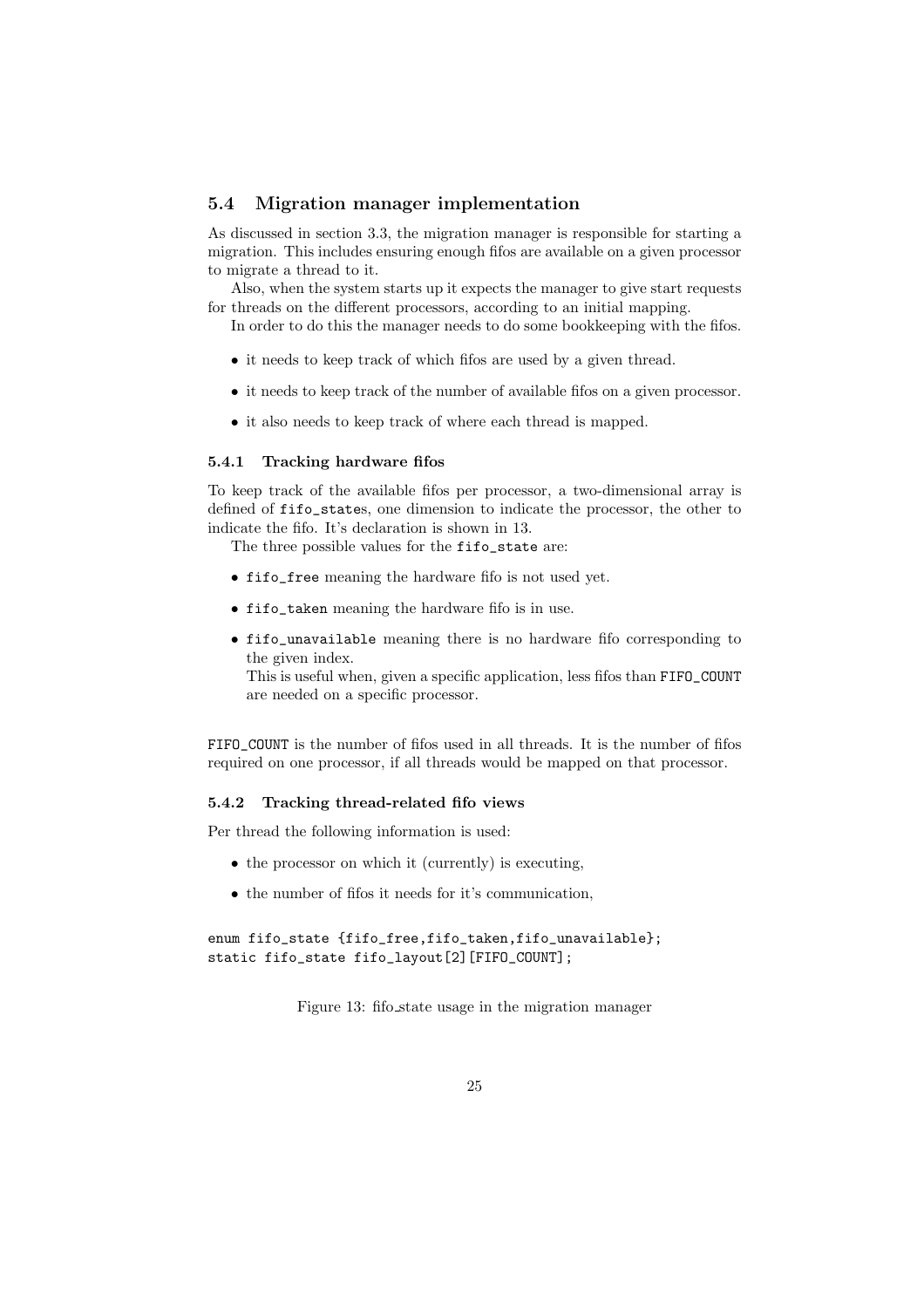• an array of fifo mappings, with a fifo\_map\_state structure.

The fifo mappings are needed during a migration. Two views of fifos need to be updated:

- The hardware fifos on the destination processor need to be selected. This is held in a fifo\_state reference.
- The new fifo addresses need to be made visible to the client processors. To do this, the logical offset in the array of fifo addresses is used.

This offset is chosen during initialization. The offset itself won't change afterwards.

An array of these fields is defined, as shown in figure 14 .

```
struct fifo_map_state
{
 unsigned logical;
  fifo_state *physical;
};
struct thread_map_state
{
 proc_select proc;
 unsigned int fifo count:
  fifo_map_state fifo[FIFO_COUNT];
};
static thread_map_state thread[THREAD_COUNT];
```
Figure 14: thread-related data structures used in the migration manager

#### 5.4.3 Fifo management functions

In order to perform a migration of a thread, a number of fifos need to be selected on the target processor, corresponding to the number of fifos used by the relevant thread.

To select a single fifo on a processor, the selectFifo function is used. It will return a number corresponding to the index in the fifo\_layout (which is described in 5.4.1). The code for this function is shown in figure 15.

In case no more fifo is available on the relevant processor, the special -1 value is returned. The caller is to respond accordingly.

The migration code deals with this failure in this way:

- selected fifos for the new thread on the target processor are deselected,
- the migration is canceled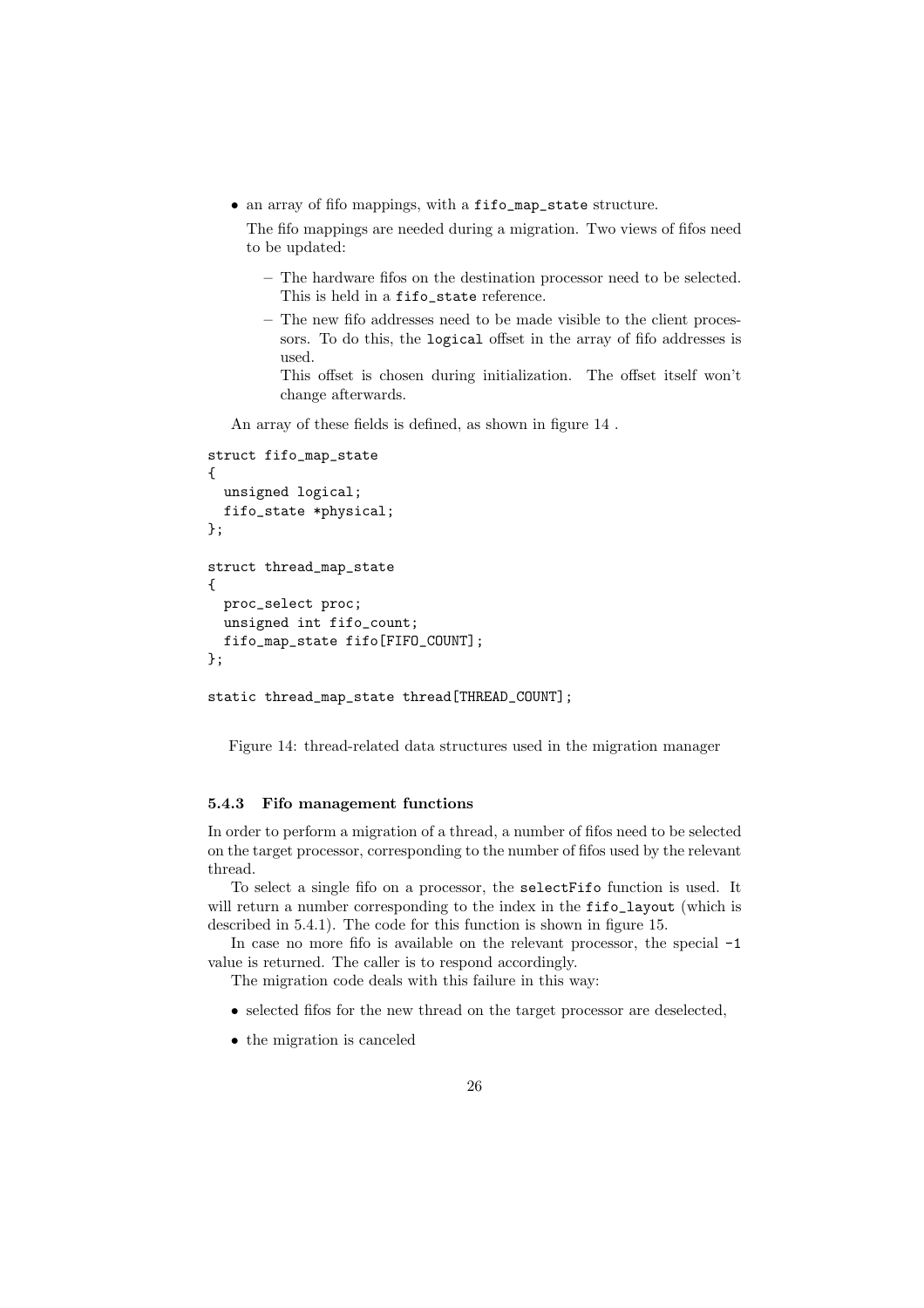```
int selectFifo(proc_select proc)
{
  for (unsigned i = 0; i < FIFO_COUNT; i++)
    if (fifo_layout[mb][i] == fifo_free)
    {
      fifo_layout[mb][i] = fifo_taken;
      return i;
    }
 return -1;
}
```
Figure 15: Function to select an available fifo

The migration code stores all selected fifos in an array.

The deselecting is done by a function deselectFifos. It takes an array of fifo\_states to be deselected. They are simply reset to fifo\_free, as shown in figure 16.

```
static void deselectFifos(fifo_state *fifo_set[],unsigned count)
{
  for (unsigned i = 0; i < count; i++)*fifo_set[i] = fifo_free;
}
```
Figure 16: Function to deselect an array of fifo

Only after all needed fifos have been selected successfully, they are copied to the thread\_map\_state structure. It is done this way to ensure that no data structures are changed, unless it is certain that the migration can be executed.

Updating the fifos corresponding to a thread is done using function replaceFifosForThread, as shown in figure 17.

```
static void replaceFifosForThread(unsigned threadID,fifo_state *fifo_set[])
{
 for (unsigned i = 0; i < thread[threadID] .fito_count; i++){
    *thread[threadID].fifo[i].physical = fifo_free;
    thread[threadID].fifo[i].physical = fifo_set[i];
  }
}
```
Figure 17: Function to update fifos corresponding to a given thread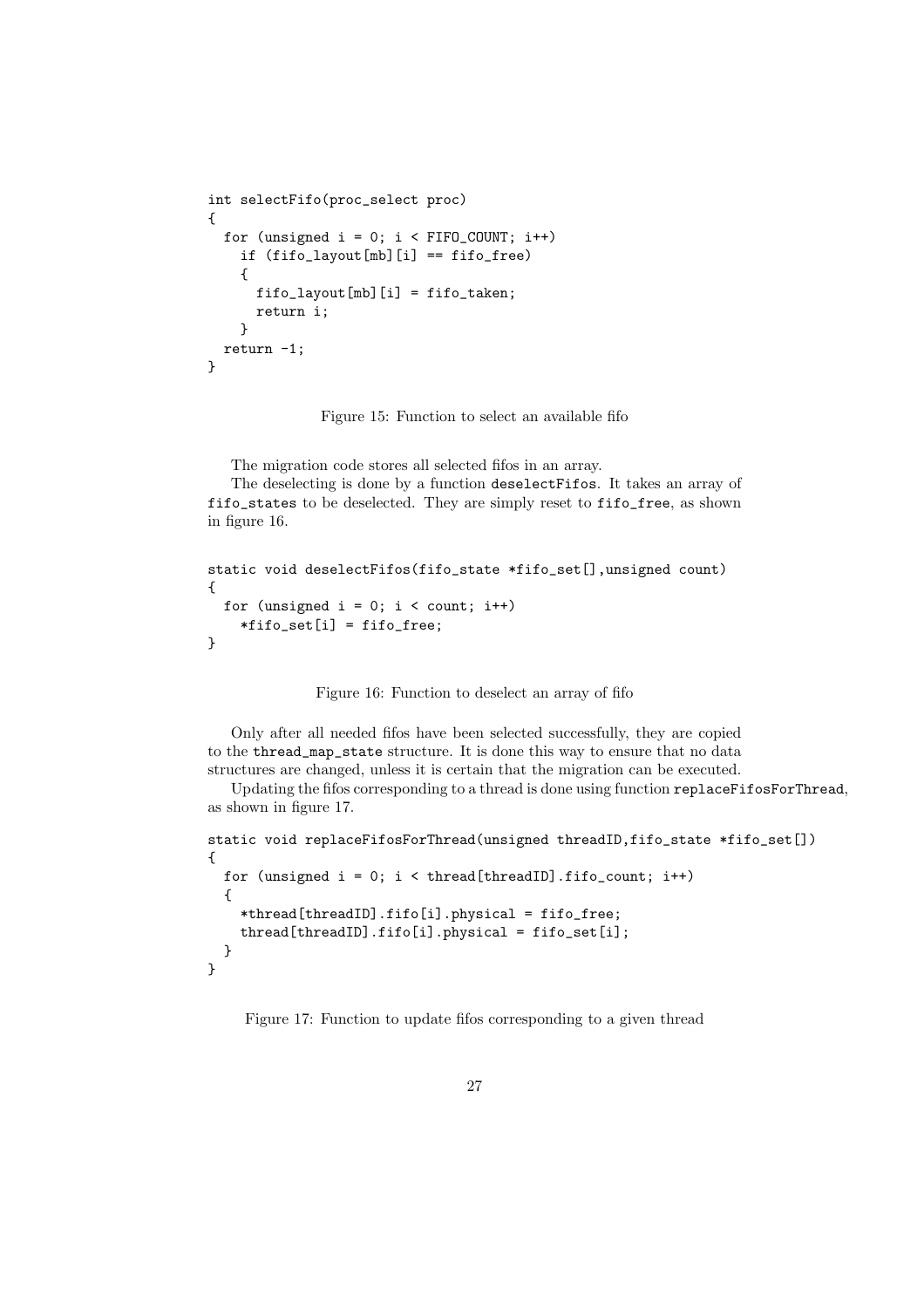#### 5.4.4 The migration algorithm

The actual migration algorithm is implemented in migrateThread. It takes a thread number and a target processor selector, as the declaration indicates in figure 18.

The function returns a boolean value, which is true when the requested migration has succeeded.

```
static bool migrateThread(unsigned threadID, proc_select to_proc);
```
Figure 18: The migrateThread declaration

The first step is to select the required number of fifos for the given thread on the indicated processor, using the helper functions described in 5.4.3.

The fifos are selected in a loop, and read and write addresses to communicate to the crossbar are calculated;

When selecting a fifo fails, the deselectFifos function is called and migration is canceled. The code is shown in figure 19.

```
struct
{
  unsigned read_address;
  unsigned write_address;
} migrated[FIFO_COUNT];
fifo_state *fifo_set[FIFO_COUNT];
for (unsigned i = 0; i < thread[threadID].fifo_count; i++){
  int fifo = selectFifo(to_proc);
  if (fifo == -1){
    deselectFifos(fifo_set, i);
    return false;
  }
 fifo_set[i] = & fifo_layout[to_proc][fifo];migrated[i].read_address = FIFOreadAddr(to_proc,fifo);
 migrated[i].write_address = FIFOwriteAddr(fifo);
}
replaceFifosForThread(threadID, fifo_set);
```
Figure 19: The fifo selecting loop

The functions FIFOreadAddr and FIFOwriteAddr simply map the logical fifo number to an address in the crossbar. Their implementation is dictated by that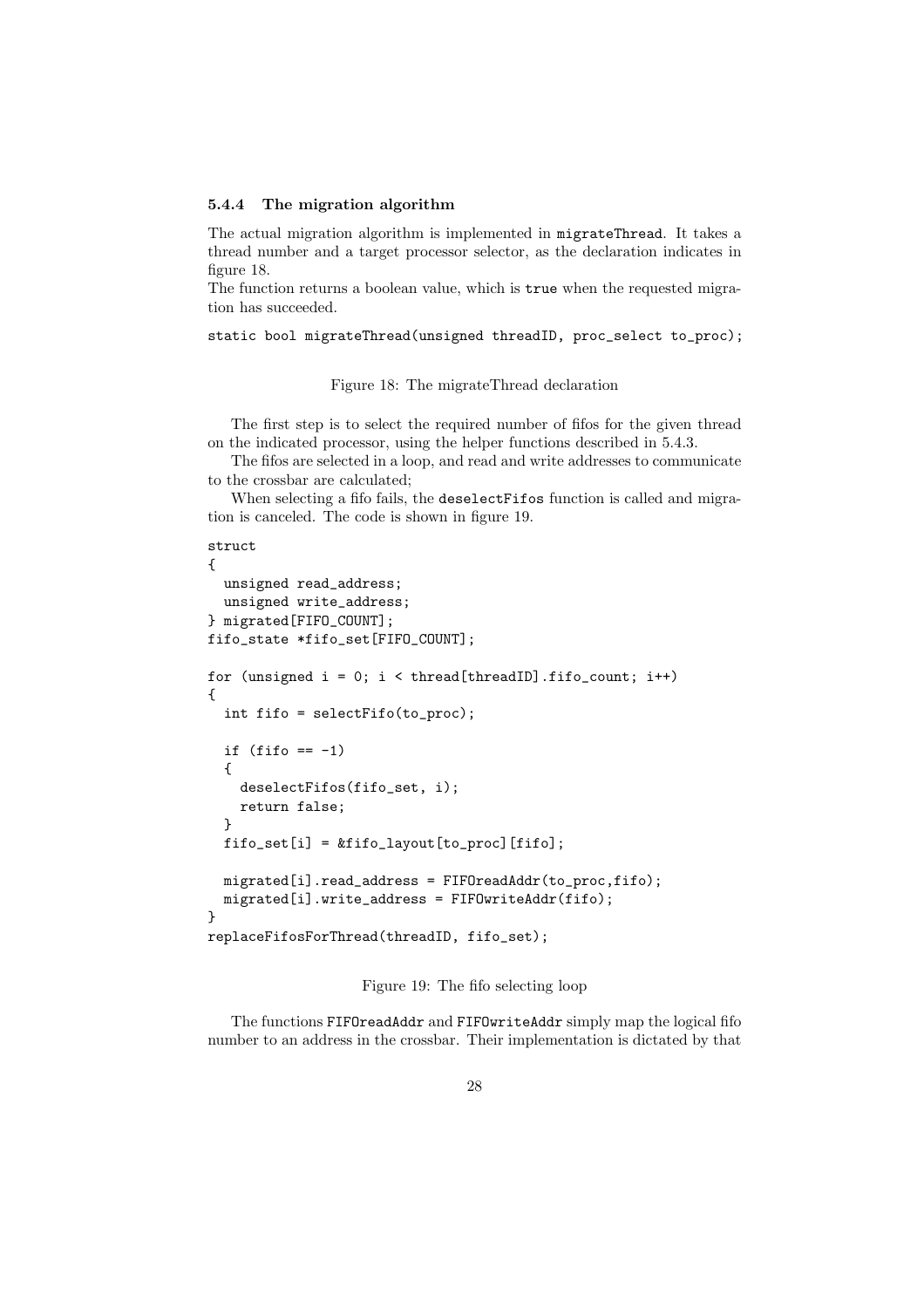of the crossbar component.

After all the fifos have been preselected, the actual migration starts. This is indicated by setting a configuring boolean to true.

Then, the new fifo addresses are made available to the client processors, as in figure 20.

Here, first and second correspond to the different client processors.

```
for (unsigned i = 0; i < thread[threadID].fifo_count; i++)
{
  unsigned j = \text{thread}[{\text{threadID}}].fifo[i].logical;
  first->fifo[j].read.next =
    second->fifo[j].read.next =
    migrated[i].read_address;
  first->fifo[j].write.next =
    second->fifo[j].write.next =
    migrated[i].write_address;
}
```
Figure 20: Loop to make the new fifos available to the client

The following step is to make the thread stop on the original processor. This is shown in 21.

While simple in concept, this part can take quite some time.

```
from->state[threadID].runstate = do_stop;
while(from->state[threadID].runstate != idle);
```
Figure 21: Making a thread stop it's execution

The next step is to copy the iterators from the original processor to the target.

The final part is to restart the thread on the target processor. This is simply done by requesting the thread to be started. The the state configuring is also marked false again.

The final work is shown in 22.

to->state[threadID].runstate = do\_start; thread[threadID].proc = to\_proc;

Figure 22: Restarting a thread on it's target processor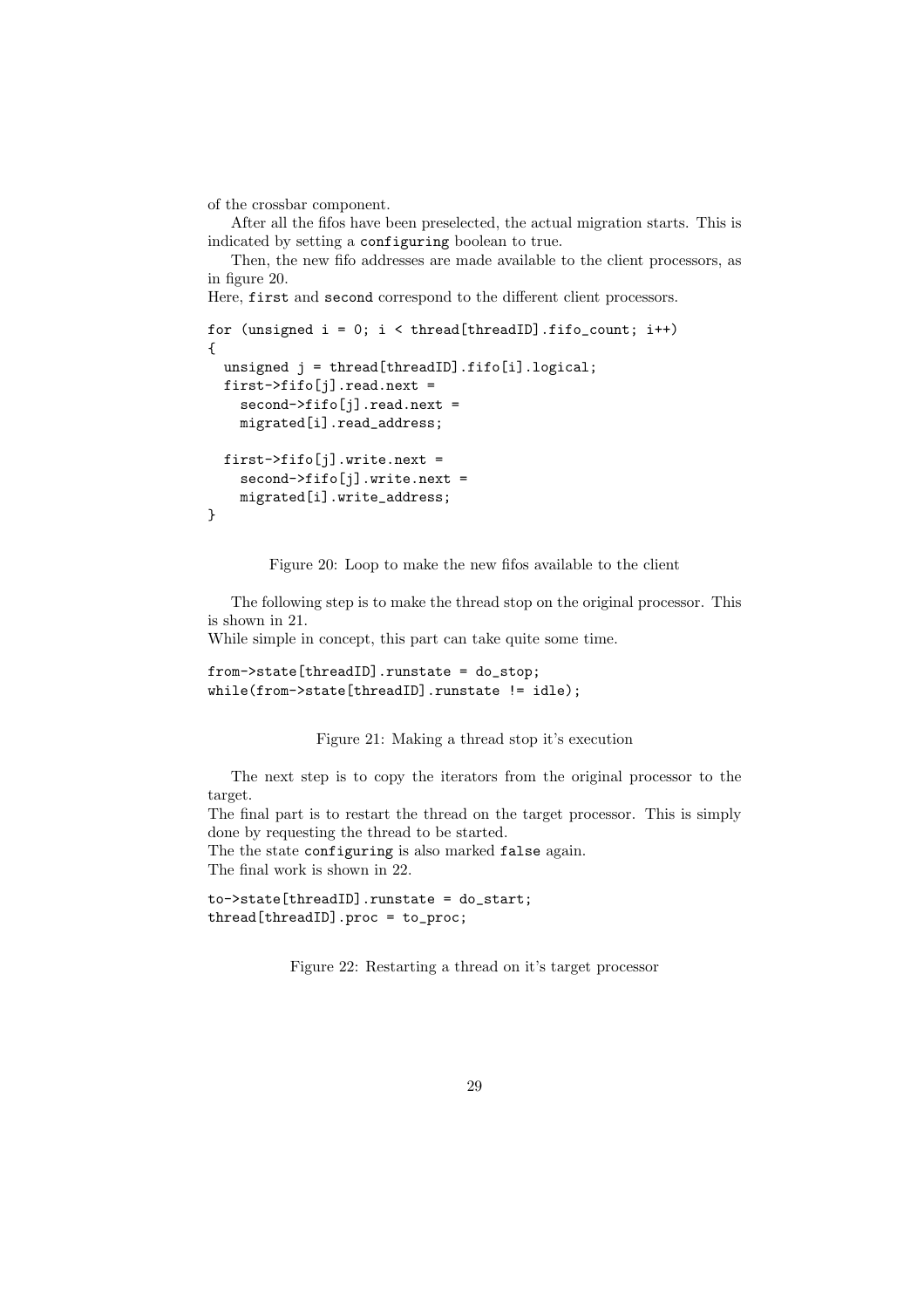### 5.4.5 Initialization work

When the migration manager starts, it performs the following tasks:

- It indicates to the client processors which thread to start. This is based on the mapping indicated by the thread array. This is the array described in 5.4.2.
- It allocates (selects) the hardware fifos needed for each thread to be able to execute.

Also, the logical offset in the fifo array is chosen here. (which won't change afterwards).

This fifo array is shared between the manager and the client processors.

After these tasks are finished for all threads, the migration manager indicates to each client processor that execution can start, by setting the initialised flag to true.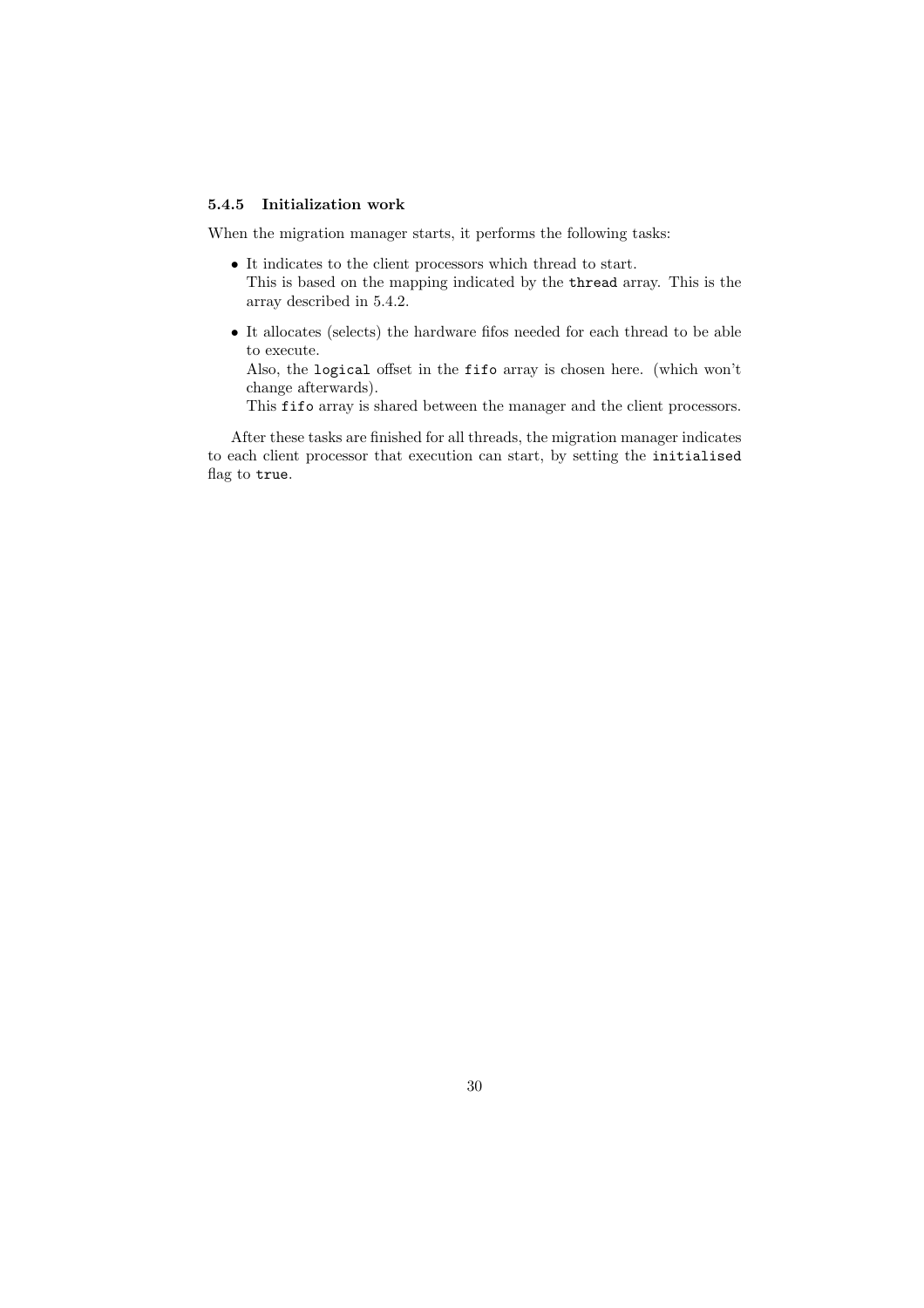### 6 Performance

### 6.1 System wide timings

In table 1, the performance influence of code migration is measured , in percentages. These are numbers from actual runs on an FPGA.

- basis is a system running MJPEG in a configuration with two processors (and a third processor that doesn't execute any code) without any setup for migration.
- migratable is a system running in the same configuration, adapted to allow migration. However, no actual migration happens.
- migrating once is the same system, migrating one function
- migrating twice is again the same system, migrating yet another function

| Name            | System time |                      | $MB_1$ time      |           | $MB_2$ time |           |
|-----------------|-------------|----------------------|------------------|-----------|-------------|-----------|
|                 | Ticks       | Percent              | Ticks            | Percent   | Ticks       | Percent   |
| basis           | 531 M       | $100.0 \%$           | 481 M            | $100.0\%$ | 481 M       | $100.0\%$ |
| migratable      | 532 M       | $100.2\%$            | 482 M            | $100.2\%$ | 482 M       | $100.2\%$ |
| migrating once  | 512 M       | $96.5\%$             | 462 M            | $96.1\%$  | 462 M       | $96.1\%$  |
| migrating twice | 572 M       | $107.\overline{7\%}$ | $520~\mathrm{M}$ | $108.2\%$ | 522 M       | $108.5\%$ |

Table 1: Performance as measured with MJPEG example

From these results, the following conclusions can be drawn:

- The influence of code changes to allow for migration is very small, as can be seen with the performance of migratable. In this example, all code changes to allow for migrating has been put in place, but they are not used. This effectively measures the overhead by code changes.
- The case of migrating once was an effective migration. It shows that the (additional) small overhead of migrating can be worth its investment, when choosing correctly which thread to migrate.
- The case of migrating twice shows that making an ill choice in migrating can have a negative influence on the overall performance of the system.

The differences in table 1 are rather small, but they might easily become (much) bigger when migrating in a more optimal way.

These results are mostly a proof of concept.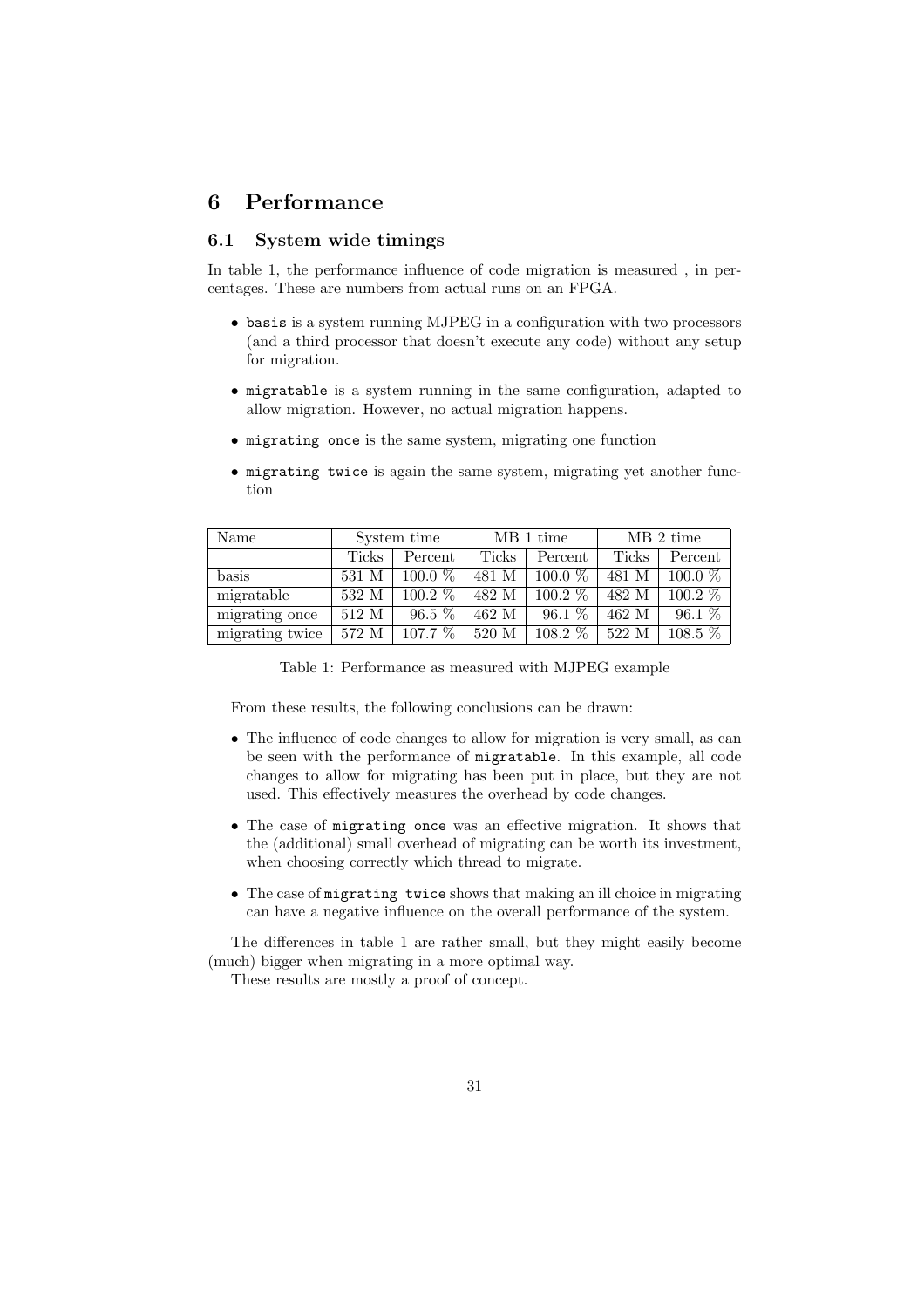### 6.2 Migrating performance

From a request to migrate a thread, till the end of the migration, there are a number of steps taken:

- 1. The manager selects the required number of fifos to be used  $(T_{rea})$ .
- 2. The manager makes the request for the thread to finish. The thread continues work until it finishes one iteration.  $(T_{markstop})$ .
- 3. The thread copies iterator values and stops execution.  $(T_{stop})$ .
- 4. The manager copies the iterator values to the target processor.  $(T_{copy})$ .
- 5. The manager marks the thread to be restarted on the target processor.  $(T_{markstart}).$
- 6. The target processor restarts the thread  $(T_{start})$ .

In general, it is preferred that a migration is executed as fast as possible. In the chosen design, there are a number of possibly long waits before a migration is finished.

We will discuss each interval in turn next.

- The time between  $T_{req}$  and  $T_{markstop}$  is short.
- The time between  $T_{markstop}$  and  $T_{stop}$  can be considerable. In the worst case, the stop marking is done just after the thread starts a new iteration. In this case. a complete execution of the KPN node functionality is executed before the thread status is checked again.

That means every read, the execution of the function itself, and every write, will be executed before the migration finishes.

Worse, because the thread may block because required inputs are not available, or because an output fifo is full, other threads may continue their work before the thread can finish it's iteration.

Usually this is seen as a good thing: time blocking for  $I/O$  is used to let other threads continue. But it causes the time to migrate to take more time.

- The time between  $T_{stop}$  and  $T_{copy}$  is short. Only a few bytes are copied, and the manager immediately responds when the thread's state is updated to idle.
- The time between  $T_{copy}$  and  $T_{markstart}$  is also short. Again, this only copies a few bytes.
- The time between  $T_{markstart}$  and  $T_{start}$  can be considerable. However, unlike before, here an exact worst case can be calculated. The worst case scenario is when the thread\_main loop has just finished. In that case, first all the KPN nodes continue, one after another, before the

32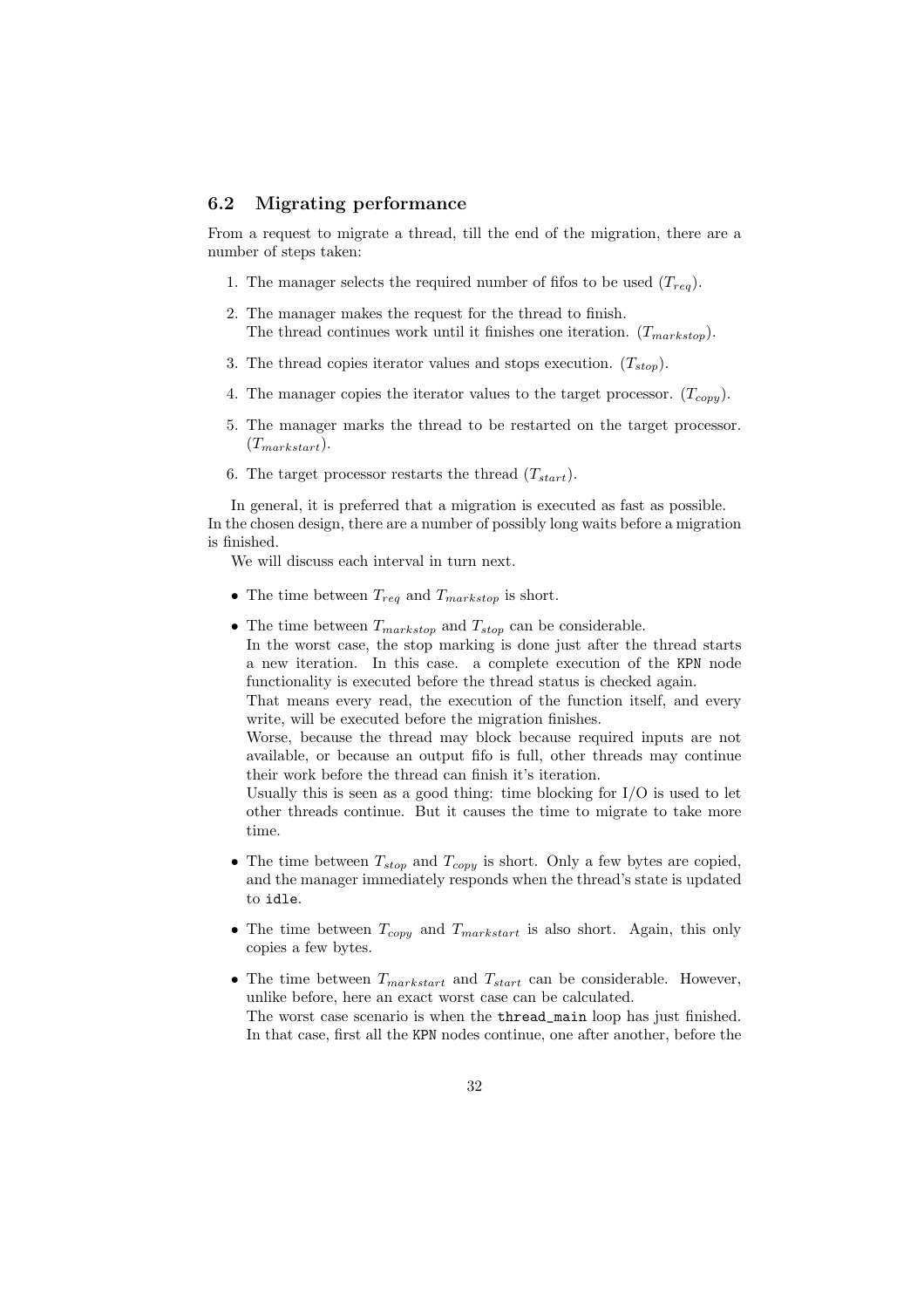thread\_main loop checks for restart requests again.

This takes the most time in the case that all threads have their inputs available, and are executing the KPN node functionality for a lengthy amount of time.

Using xilkernel, a maximum execution time per thread can be indicated. Each thread is stopped after a fixed (and configurable) amount of time, indicated by the systmr\_interval flag. The minimum interval is 1 millisecond.

This means that with  $N$  threads running, the worst delay would be  $N$ milliseconds.

A possible way to shorten the second delay, between  $T_{markstop}$  and  $T_{stop}$ , would be to allow a thread to stop after its reading phase or after its executing phase.

The problem with this idea is that the internal data used in the KPN will need to be stored. As the amount of bytes used, is defined by the application, this is less general than our current solution.

This possible solution has not been implemented.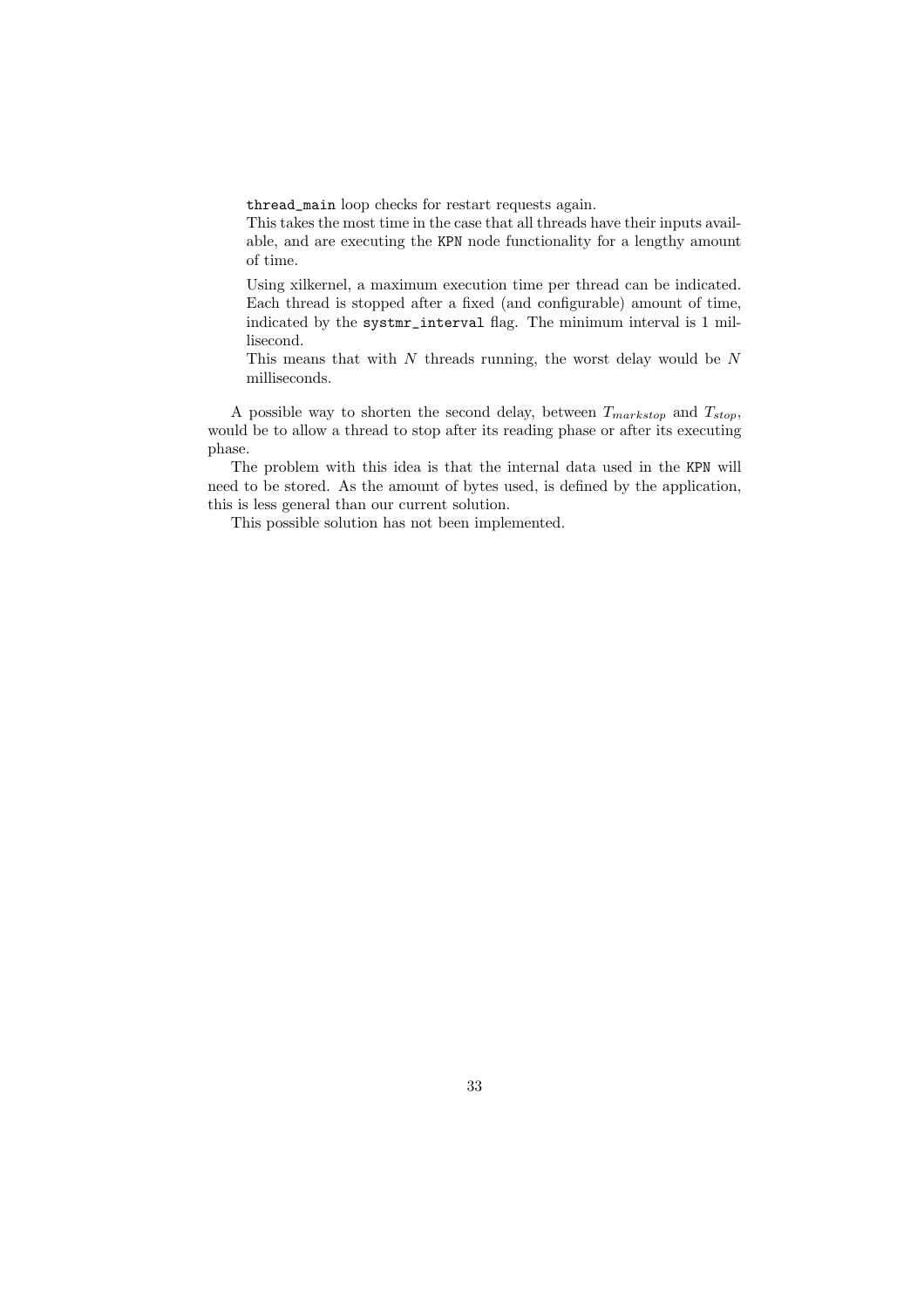### 7 Challenges and future work

### 7.1 Hanging situations with the crossbar

Even after improving the reading primitive of the crossbar component, a system with a crossbar still can get in a situation of hanging.

The cause of this is currently unknown.

A workaround is to add some extra delays (writing to volatile memory). This tends to cause the system to run successfully again.

### 7.2 Improving on the time to migrate

As described in section 6.2, a migration may take some time to finish because of the way we embedded the migration code in the Espam framework.

This could be investigated to improve the time to migrate.